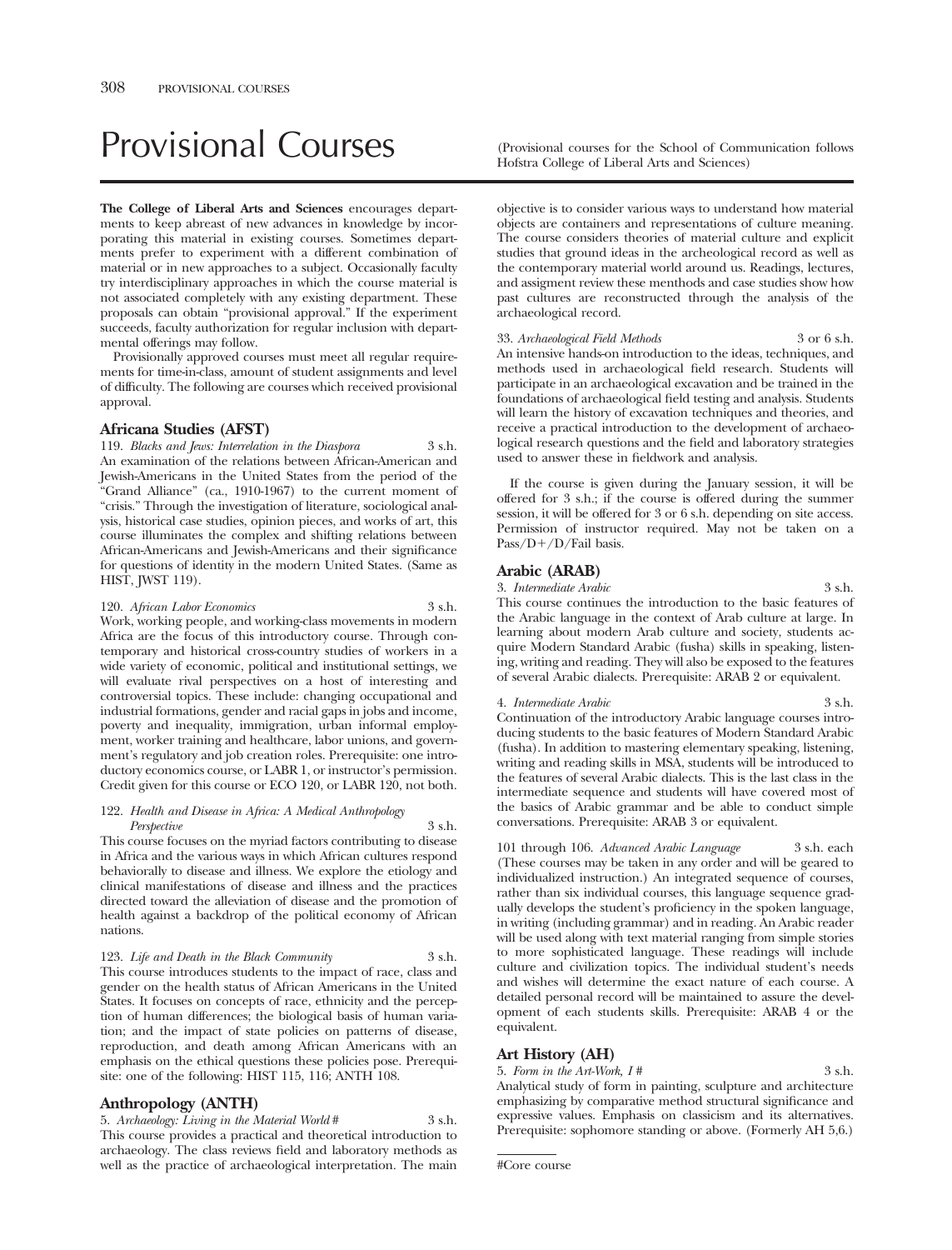152. *Venetian Art and Architecture* 3 s.h. Study of Venetian Art and Architecture from the 13th to the 18th centuries as a link between the Eastern and Western world. Course includes daily visits to museums, churches and various schools of art in and around Venice. Course is given in Venice, Italy.

# 168. *Internship* 6 s.h.

Students work two days a week in a leading auction house, museum, or gallery and write a research paper. Pass/D+/D/Fail grade only. No liberal arts credit.

#### 187. *Landscape in Art* 3 s.h. The course will focus on European and American artists' inter-

pretations of nature in painting. Representative artists and major styles will be emphasized and the paintings will be analyzed within the context of society. A general comparison will be made with Chinese landscape painting of the Sung Dynasty and Japanese painting of the Kamakura period.

#### 188. *Age of Rembrandt* 3 s.h.

The art and life of Rembrandt as an artist beginning in Leyden through his later years in Amsterdam. In addition, other 17thcentury Dutch painters who lived in Rembrandt's time are considered.

#### 192. *Workshop in Art History* 3 s.h. Focused study of a particular area of arts or crafts combining lecture, demonstration and the examination of original works. May be repeated for credit when topics vary.

# **Biochemistry (BCHM)**

78. *Mechanisms of Disease* 2 s.h. Basic principles of biochemistry applied to the study of diseases. Enzyme-based diseases, congenital metabolic disorders, cancer, diseases of organs and body systems, etc. (2 hours lecture.) Prerequisite: CHEM 71 or BCHM 162.

# **Biology (BIO)**

7. *First-Year Biology Seminar* 1 s.h.

This course is recommended for all first-year biology majors and others who are considering majoring in biology. Seminar topics vary annually. Each section will cover a different topic that reflects the interest of the specific professor leading the seminar. Students will participate in group discussions. They will gain experience in objective analysis and in gathering and presenting information through short writing assignments and an oral presentation. Students will design the syllabus to reflect their collective interest in the specific topic. May not be taken on a Pass/D+/D/Fail basis.

#### 10. *Genetics and Society* 3 s.h.

Fundamental laws of hereditary transmission, gene function and genes in populations. Impact of genetic knowledge on society as a whole and consideration of when application of this knowledge may be beneficial or harmful to society. (3 hours lecture.) Recommended for students in psychology, sociology, anthropology, philosophy, education, political science, etc. Not open to biology majors.

# 25. *General Microbiology* 4 s.h.

An introduction to the cell structure, metabolism and genetics of both procaryotic and eucaryotic microorganisms. Basic human immunology is also examined with emphasis on host/pathogen interactions. Laboratory experiments explore the growth requirements of variety of microbes as well as the control of microbial growth. Credit not awarded toward major in biology, nor will credit be given for both BIO 143 and BIO 25. Prerequisites: admission to the Physician Assistant Studies Program: BIO 1 & 2; CHEM 3A & 4A, 3B & 4B. May not be taken on a Pass/D+/D/Fail basis.

90A. *Introduction to Laboratory Research* 3 s.h. The scanning electron microscope as a principle tool for biological data acquisition. Instruction in the use of the scanning electron microscope, as well as project design and project implementation in a faculty member's ongoing research program. This course may be substituted for BIO 90 if the student plans to participate in two semesters of undergraduate research, i.e., a student may enroll in BIO 90A one semester and BIO 91 or 92 the following semester. (2 hours lecture, 3 hours laboratory.) Prerequisites: BIO 1 & 2 and permission of instructors. May not be taken on a Pass/D-/D/Fail basis.

#### 116. *Terrestrial Vertebrate Natural History* 2 s.h.

Lectures, laboratory, and field experiences are used to learn the natural history of local amphibians, reptiles, birds, and mammals: the tetrapods. Emphasis on learning species identification, habitat preferences, behavior, and field techniques. Course includes trips to local study sites; some Saturday field trips instead of some weekday meetings. (3 hours laboratory, 1 hour lecture/ recitation.) Prerequisites: BIO 1 & 2, or permission of instructor.

#### 117. *Behavior* 3 s.h.

Lecture and laboratory emphasizing the ecological, evolutionary, developmental, and physiological causes and consequences of behavior in invertebrates and vertebrates. Specific topics may include communication, neural substrates of learning, heritability of behaviors, reproductive behavior, and sociality. Laboratory exercises emphasize methods of measuring behavior during natural field observations and during controlled laboratory experiments. (2 hours lecture, 3 hours laboratory.) Occasional field trips may be required. Prerequisites: BIO 1 & 2. May not be taken on a Pass/D-/D/Fail basis.

#### 123. *Human Anatomy/Neuroanatomy* 4 s.h.

Lectures and demonstrations designed to provide an understanding of the structural and functional anatomy of the human body. Sections covered are: general anatomical concepts; upper extremities and back; head and neck; thorax and abdomen; perineum, pelvis, and lower extremities. Neuroanatomy concepts are also included and provide an understanding of the basic structural and functional anatomy of the human nervous system. Prerequisites: BIO 103, 105 and acceptance in the Physician Assistant Studies Program. May not be taken on a Pass/D-/D/ Fail basis.

# 125. *Elements of Histology* 1 s.h.

Microscopic anatomy of human tissue and organ structure with an emphasis on the relationship to mechanisms of disease. (Lecture) Prerequisites: BIO 103, 105, and acceptance into the Physician Assistant Studies Program. May not be taken on a Pass/D+/D/Fail basis.

#### 183. *Fundamentals of Aquaculture/Mariculture* 4 s.h. Introduction to scientific culture of marine and fresh water organisms such as fishes, oysters, clams, prawns, algae, etc. Theory behind intensive, semi-intensive, and open and closed systems are discussed as well as control of water quality and specialized diets. Students utilize the aquaculture facilities and water testing laboratory. (3 hours lecture, 3 hours laboratory.) Prerequisite: BIO 1 & 2; prerequisite or corequisite: BIO 147. May not be taken on a Pass/D+/D/Fail basis.

184. *Advanced Aquaculture/Mariculture* 3 s.h. Advanced concepts in the theory and management of aquaculture/mariculture facilities. Evaluation of productivity; analysis of recent research papers. Survey of the potential of recently developed culture techniques and organisms. A project is required. Prerequisite: BIO 1 & 2, 147, 183. May not be taken on a Pass/D+/D/Fail basis.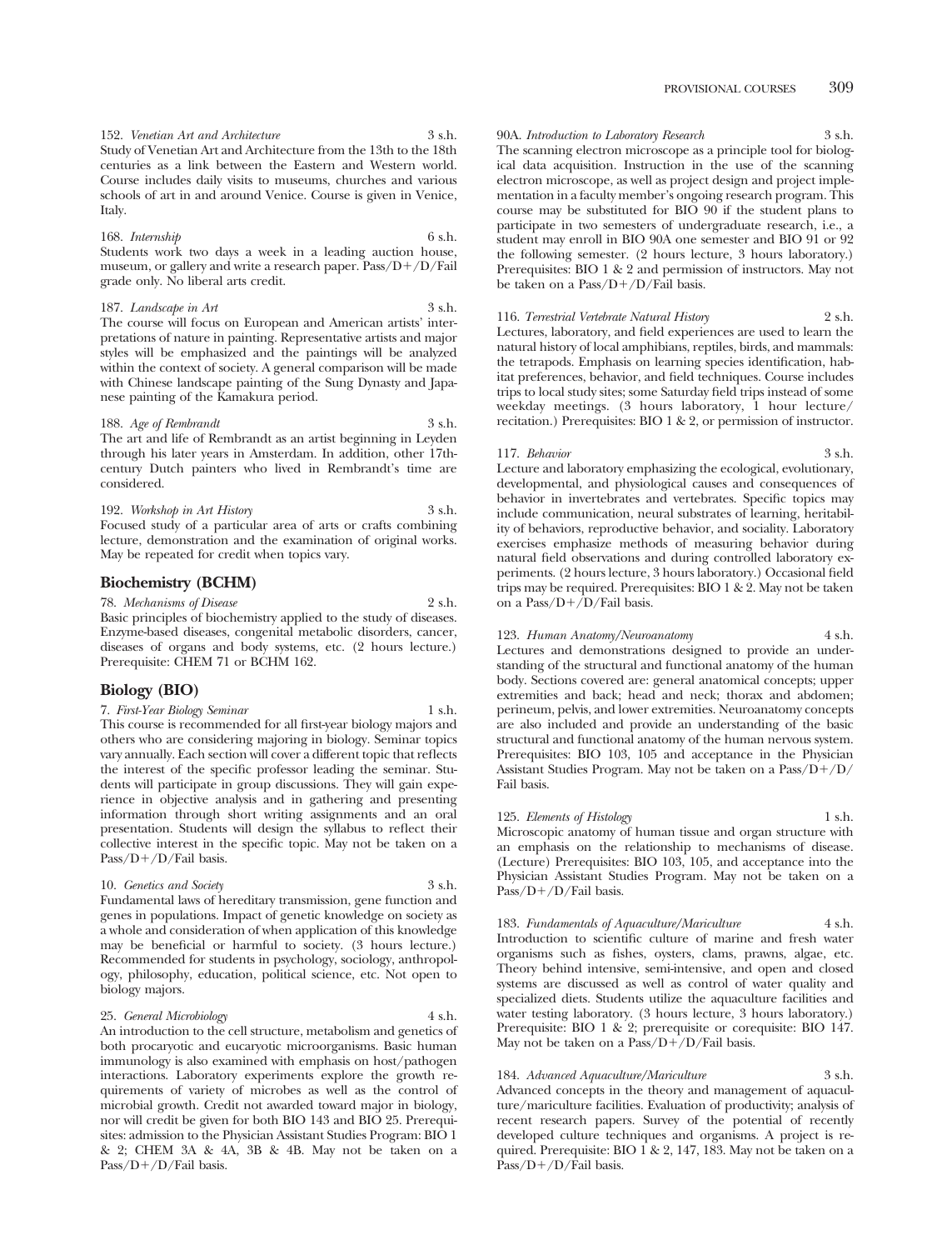185 & 186. *Internship: Aquaculture/Mariculture* 5 s.h. each Intensive experience involving practical on-site participation working at an aquaculture/mariculture facility. Students may choose from a large selection of participating commercial facilities and make a thorough analysis of all phases involved in aquaculture and mariculture. Prerequisite: BIO 1 & 2, 147, 183, 184; corequisite: BIO 187. May not be taken on a Pass/D-/D/ Fail basis.

187. *Analysis of Aquaculture/Mariculture Internship* 2 s.h. Taken in conjunction with 185 & 186. Student receives assistance in analyzing all phases of the commercial establishments at which he/she is interning. The intern returns to campus once each week for an ongoing dialogue with Hofstra faculty regarding technical details of the operation he/she is studying. Classroom discussion between interns at different places facilitates comparison and evaluation. Prerequisite: BIO 1 & 2, 147, 183, 184. Corequisite: BIO 185 & 186. May not be taken on a  $Pass/D+$ D/Fail basis.

# **Chemistry (CHEM)**

2A. *Introduction to Chemistry* 2 s.h. Fundamental principles of chemistry including classification of matter, the periodic table, atomic structure, nomenclature, chemical reactions and molecular structures. Problem-solving skills are stressed. Recommended for students who either did not take high school chemistry or earned a grade of C or below in high school chemistry. Prerequisite or corequisite: MATH 11 or placement into MATH 19 or higher. Not for major or minor credit. May not be taken after successful completion of any higher numbered chemistry course.

71. *Organic and Biological Chemistry* 4 s.h. Basic principles of organic and biochemistry for allied health majors. Organic chemical nomenclature, mechanisms of organic reactions, organic polymers. Biochemistry of enzymes, carbohydrate metabolism, protein synthesis. (4 hours lecture) No credit for this course and CHEM 131A, 132A, or BCHM 162. Prerequisites: CHEM 3A & 4A.

# **Comparative Literature and Languages (CLL)**

54. *The Oedipus Theme* # 3 s.h. A comparative analysis of the evolution of the Oedipus theme from its origins in Greek culture to its modern deployment as both a literary motif and an interpretative figure.

75. *Women Writers in the Romantic Tradition #* 3 s.h. Traces elements of Romanticism and its development in the works of major women writers of the 19th and early 20th century (1810-1932). Includes works by Germaine de Stael, Mary Shelley, George Sand, Edith Wharton and Colette.

173. *Sentiment to Sadism in the Early European Novel* 3 s.h. Study of the European novel from the end of the 17th to the end of the 18th century. Focus on the development and decadence of feelings, sentiments, and emotions and how they reflect political and social events of the period.

190. *World Literature and the Anatomy of Cultural Difference* # 3 s.h. Introduces students to the notion of world literature by present-

ing works from different countries and cultures, languages and traditions in a comparative context, with emphasis primarily on cross-cultural comparisons between Western and non-Western literatures. Prerequisite: ENGL 2.

198. *Advanced Seminar* 3 s.h. Advanced discussion of literary analysis, literary history and literary theory. Topic varies according to semester and professor. Substantial research paper is required. This seminar is open to senior majors and minors, and to qualified advanced junior students by permission. Students need to have completed the majority of their course work for the major before this seminar, which satisfies the Senior Essay requirement of the major. May not be taken on a Pass/D-/D/Fail basis. Note: CLL 196, 197, 198 satisfy the same major requirement.

# **Computer Science (CSC)**

50. *Fundamentals of Object-Oriented Programming* 3 s.h. Familiarize students with essential concepts of object-oriented programming using the Java language. Course covers basic systems concepts, including hardware architecture and software. The notion of an object and class design are discussed. Applets and applications are explored. Coverage of Java syntax, including fundamental language components, selection structures, repetition structures, and data structures. Hands-on exposure to the Java development environment. Some HTML syntax coverage. Course requirements include homework exercises and completion of several programming projects. Prerequisite: CSC 5 or equivalent. May not be taken on a Pass/D+/D/Fail basis.

# 52. *Fundamentals of Systems Analysis* 3 s.h.

Provides students with an overview of the issues and methodologies relevant to systems analysis and design. Lectures focus on the five phases of the system development life cycle: planning, analysis, design, implementation, and operation and support. Laboratories focus on learning software tools available for systems analysis and design. Students work in teams on all phases as they explore a variety of realistic case studies. Other topics include rapid prototyping, CASE tools, client/server systems, software engineering and project management tools. Requirements include completion of in class and homework laboratory projects as well as presentation of a complete analysis report to the class. Prerequisite: CSC 5 or equivalent. May not be taken on a Pass/D-/D/Fail basis.

54. *Fundamentals of Data Communications* 3 s.h. Introduction to data communications. History, evolution and current trends. Hardware issues including signals, media, terminals, communications backbones, and transmission methods. Protocols, including OSI, TCP/IP, LANs. Course includes an introduction to networking, including WANs, the Internet, and distributed systems. Course requirements include homework exercises, a programming project, and a research paper on a topic of interest and presentation of findings. Prerequisite: CSC 50. May not be taken on a Pass/D-/D/Fail basis.

56. *Fundamentals of Database Management Systems* 3 s.h. Introduction to database management systems (DBMS). Familiarize students with the fundamental issues and terminology of DBMS. Relational models, SQL, normalization. Design methodologies are covered in lectures and through a series of laboratory experiments. Typical functions of a DBM and DEMs administration are covered. Advanced topics include distributed systems, client/server systems, and object-oriented systems. Course requirements include several laboratory exercises. Prerequisites: CSC 5 (or equivalent), CSC 50. May not be taken on a Pass/D-/ D/Fail basis.

58. *Fundamentals of JavaScript Programming* 3 s.h. JavaScript is a powerful programming tool that facilitates the use of multimedia— graphics, animation, and sound—in Web page design. This course familiarizes students with the essential concepts of Web programming using the JavaScript language. Cover basic systems concepts, including network protocols and software. Coverage of JavaScript syntax, including fundamental language components, object-oriented programming concepts, event handlers, frames, images, HTML, control structures, and

<sup>#</sup>Core course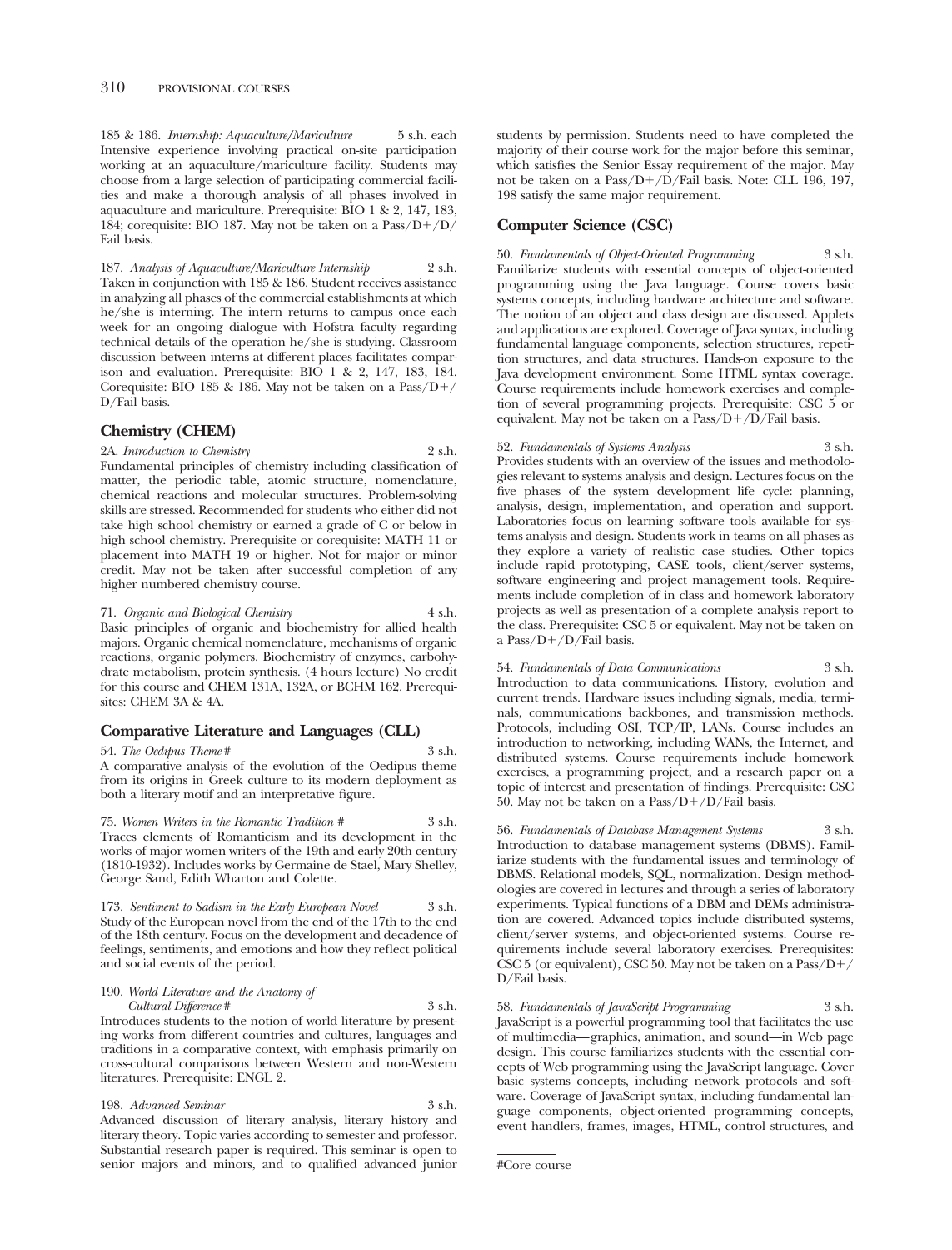relevant data structures. Hands-on exposure to the JavaScript developer environment. Course requirements include completion of homework exercises and several laboratory programming projects. Prerequisites: CSC 50, 54. May not be taken on a Pass/D+/D/Fail basis.

60. *Fundamentals of Networking* 3 s.h. Introduction to networking. Peer-to-peer, LANs, and WANs. History and evolution of networking. Current applications. Communication protocols, Open Systems Interconnection, secure communications. Hardware and software issues. Structure of the Internet: protocols, services, the World Wide Web, and HTML. Course requirements include homework exercises and a research paper on a topic of interest and presentation of findings. Prerequisite: CSC 54. May not be taken on a Pass/D+/D/Fail basis.

#### 62. *Ecommerce* 3 s.h.

Provide students with an overview of the issues and technologies relevant to electronic commerce. Students design and implement a prototype ecommerce web site. Topics include communications, networking and the Internet; programming, scripting languages and authoring tools; security; databases and archiving; multimedia; transaction processing; search engines; and data mining. Students work in teams on the design and implementation of their web sites and present a report and demonstration to the class. Prerequisites: CSC 50, 52, 54, 56, 58, and 60. May not be taken on a Pass/D+/D/Fail basis.

153. *Advanced Computer Architecture* 3 s.h. Study of computer architecture from classical to advanced perspectives. Explores architectural characteristics of modern computer systems such as performance, instruction sets, assemblers, datapaths, pipelining, caching, memory management, I/O considerations, and multiprocessing. Prerequisite: CSC 110 or ENGG 35 and senior standing. Same as ENGG 153. May not be taken on a Pass/D-/D/Fail basis.

154. *Advanced Computer Architecture Laboratory* 1 s.h. Experiments provide laboratory experience in the designs and operations of different types of computer architecture, memory architectures, I/O and bus subsystems, special purpose architectures, parallel processing, and distributed systems. Explore hardware and software issues and tradeoffs in the design, implementation, and simulation of working computer systems. Prerequisite: CSC 153 or ENGG 153 and CSC 110A or ENGG 32B with permission of instructor. Same as ENGG 154. May not be taken on a Pass/D-/D/Fail basis. No liberal arts credit.

#### 155. *UNIX and C*++

 $+$  3 s.h. This course advances beyond the principles learned in CSC 15 and CSC 16 to practical programming skills. Object-oriented software design, designing using patterns; techniques for building robust programs; inheritance, polymorphism; parametric polymorphism through templates; systematic approaches to coding and testing; code-reuse; standard-template libraries; I/O issues. Prerequisites: CSC 14, 16.

#### 163. *Computing, Ethics, and Society* 1 s.h.

Critical examination of ethical problems associated with computer technology. Discussion of these problems is conducted within the framework of classical philosophical ethical theories. Legal and quasi-legal (i.e., policy and regulative) issues are also considered. Topics addressed include the process of ethical decision-making, privacy and confidentiality, computer crime, professional codes and responsibilities, software piracy, the impact of computers on society. Prerequisite: sophomore class standing. No liberal arts credit.

30. *Rhythmic Training and Accompaniment for Dance* 3 s.h.

A study of rhythmic concepts as they apply to making, performing, viewing and teaching dance. The course will also include practice in percussive accompaniment, rhythmic notation, use of computer technology for the development of accompaniment, and the analysis and use of music from varied cultures. Open only to dance majors and minors, or by permission of instructor.

# **Drama (DRAM)**

110. *Special Topics in Drama* 1-3 s.h. Seminars on selected aspects of theater: study of movements, ideas, individual artists and playwrights or exploration of significant performance or production techniques such as mime, *Commedia dell'arte*, constructivism, touring theater. May be repeated for credit when topics vary.

#### **Economics (ECO)**

101. *Introduction to Economics* 3 s.h. This course is an intensive and combined study of undergraduate micro- and macro-economics. It assumes no prior knowledge of economics and starts with an introduction of basic economic concepts. The first part of the course focuses on the way in which prices and distribution are determined in a free market economy. Short and long-run costs of firms, pricing, in competitive, monopolistic and oligopolistic markets are among the issues discussed. The second part of the course then turns to the economy as a whole, focusing on the Keynesian revolution and the role of government in a free market economy. Banking system, central banking, money creation are among the issues discussed in this part along with economic growth and problems of international trade.

### 117. *Women and Development in the Middle East#* 3 s.h. Examination of the impact of economic development on gender in contemporary Middle Eastern countries. Factors such as social

in contemporary Middle Eastern countries. Factors such as social division of labor in the family, fertility, education, employment, occupational segregation, and discrimination are studied within the broader socioeconomic and culture context of the Middle East. Prerequisite: at least two semesters of social sciences and/or women' studies, or instructor's approval.

#### 118. *Political Economy of Turkey* 3 s.h. Periodically

This is an interdisciplinary course focusing on the nation of Turkey, and exploring the conflicts in Turkish society between modern and traditional, secular and religious, and rich and poor. Particular attention is paid to the young and dynamic nature of the country, and classes cover a broad range of topics examining Turkey's history and its modern political structure. Among the topics to be studied are, the attempts over the past two hundred years to modernize Turkey, the social and political conflicts these attempts have generated, the domestic and international political difficulties the country is faced with, and the nature of its recent economic problems. Required readings are drawn from a variety of sources and disciplines in the social sciences. Same as PSC 118.

# 120. *African Labor Economics* 3 s.h.

Work, working people, and working-class movements in modern Africa are the focus of this introductory course. Through contemporary and historical cross-country studies of workers in a wide variety of economic, political and institutional settings, we will evaluate rival perspectives on a host of interesting and controversial topics. These include: changing occupational and industrial formations, gender and racial gaps in jobs and income, poverty and inequality, immigration, urban informal employment, worker training and healthcare, labor unions, and government's regulatory and job creation roles. Prerequisite: one intro-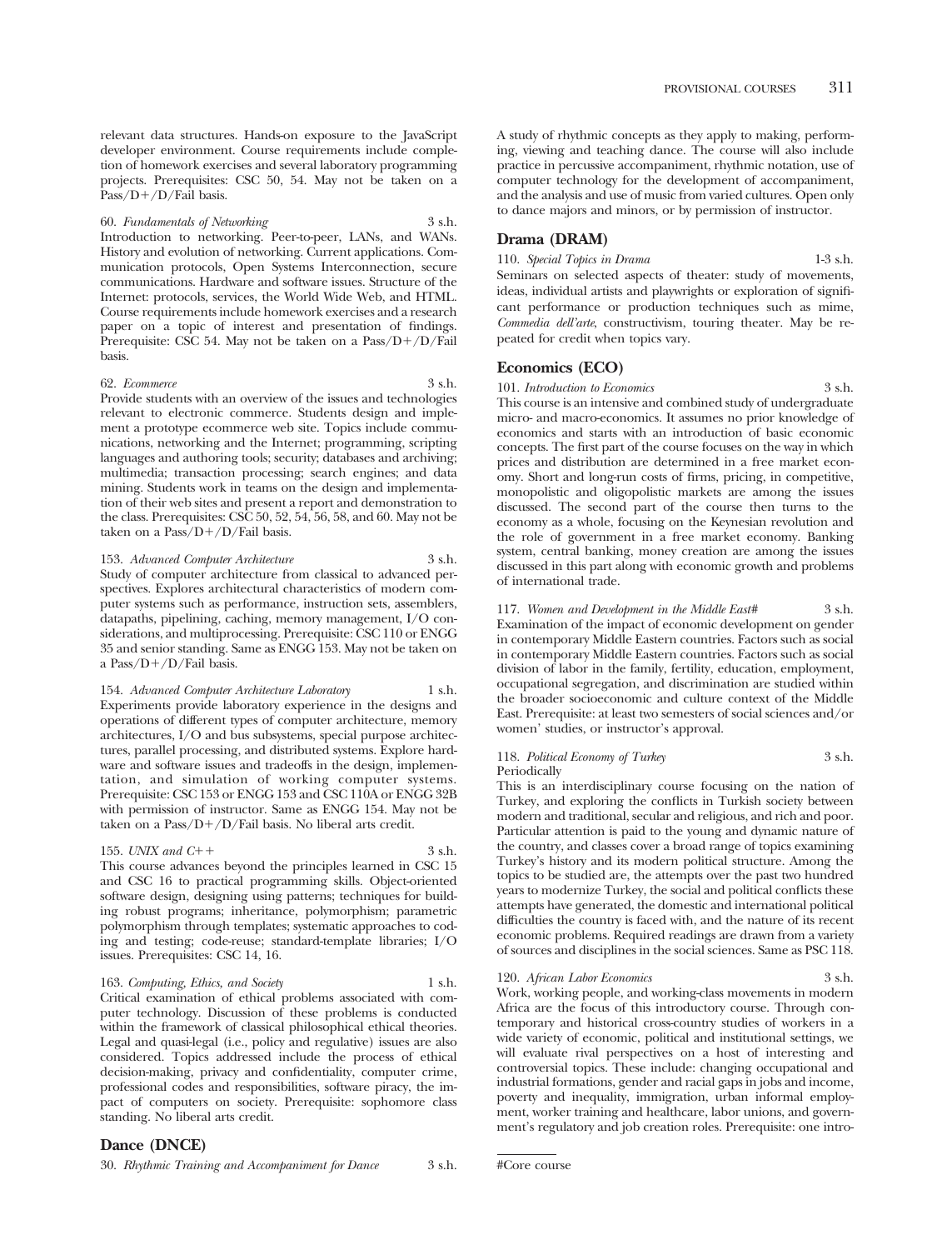ductory economics course, or LABR 1, or instructor's permission. Credit given for this course or ECO 120, or LABR 120 not both.

#### 133. *Health Economics#* 3 s.h.

Health Economics provides a broad overview of the economics of health care delivery and finance systems, and explores the growing role of economic theory in health-related research and in national health care debate. Basic tools used to analyze the allocation of scarce health care resources are introduced. Health Economics explores the explicit and implicit rationing of health care through market and non-market mechanisms in a rapidly changing health care environment. Alternative health care systems are compared and contrasted with the existing system. Prerequisite: one introductory course in economics.

#### 141C. *Labor Economics #* 3 s.h.

The centrality of work in most people's lives has made labor issues like job growth, unemployment, skills training, pay and benefits, occupational safety, work force diversity and inequality, immigration, trade unions, labor-management relations, and government employment and labor market programs subjects of great importance and debate around the world. This course introduces students to the main theoretical perspectives and empirical tools used by economists to explain and analyze the multifaceted interactions of workers, employers, labor unions, regulatory agencies, and other institutions. Through both historical and current cross-country studies, the course develops a comparative global framework for analyzing earnings and employment problems and policies. Prerequisite: ECO 1 or 2 or LABR 1, or instructor's permission. Same as LABR 141C. Credit given for this course or LABR 141C but not both. Not open to students who have taken ECO 141.

#### 169. *Industrial Economics* 3 s.h.

An introduction to the economic analysis of the evolution of industries, this course focuses on the origins of specific economic sectors and the factors influencing their evolution. A review of historical evidence motivates the development of theoretical models concentrating on various aspects of market competition, business strategy and structure, and innovation. Prerequisite: ECO 2.

# **Engineering (ENGG)**

47. *Environmental Engineering* 3 s.h. Definition of environmental problems, their sources, impacts on society and health management. Introduction to the applicable scientific basis of pollution control including chemistry, microbiology, climatology and epidemiology. Survey of water quality parameters, water resources, water pollution, air pollution, solid and hazardous wastes engineering. Prerequisites: CHEM 3A & 4A, 3B, MATH 19. No liberal arts credit. (Formerly ENGG 144.)

60. *Water Quality for Environmental Engineers* 3 s.h. Study of the chemical, physical and biological water quality parameters necessary for the design of water and wastewater treatment processes and operations. Basic physical and chemical parameters of pH, turbidity, alkalinity, suspended solids, hardness, chlorine residual, dissolved oxygen and metal analyses are examined in laboratory exercises. Prerequisites: CHEM 3A, 3B, 4A.

62. *Environmental Unit Operations Laboratory* 1 s.h. Measurement of engineering properties of soils and bench scale laboratory exercises for the control and operation of selected environmental treatments for water and wastewater. Prerequisite: ENGG 47; Corequisite: ENGG 147. May not be taken on a Pass/D+/D/Fail basis. No liberal arts credit.

63. *Biochemical Process Dynamics* 3 s.h. Chemical kinetics for application to natural and engineered systems investigated through the relationship of rate, energy and mass. Examination of several aspects of chemical kinetics: equilibrium, rate expressions for chemical reactions, effect of physical parameters on reaction rates and specific reaction examples relevant to environmental and bioengineering. Fundamentals of reactor theory and principles of mass balance to derive dynamic process models. Special consideration is given to kinetics of enzyme catalyzed reactions and microbial processes for application to process design. Prerequisite: CHEM 4A, ENGG 47 or 81 or permission of instructor, MATH 131.

117. *Environmental Unit Processes and Operations* 3 s.h. Theory and design of the physical, chemical, and biological unit operations of filtration, sedimentation, coagulation, flocculation, adsorption, ion exchange, disinfection, gas transfer, biological degradation, and sludge handling as applied to water and wastewater treatment. Prerequisites: ENGG 60, 47; corequisite: ENGG 115. May not be taken on a Pass/D-/D/Fail basis. No liberal arts credit.

136. *Hydraulic Engineering and Water Resources* 3 s.h. Introduction to hydrology. Population and water demand projections, design of water transport systems. Applications of principles of fluid mechanics to typical civil engineering systems; pipe networks, pumping stations, open channel flow and measuring devices. Prerequisite: ENGG 115. No liberal arts credit.

143G. *Engineering Design B* 3 s.h. Integration of physical principles with mathematical analysis and/or experimental techniques as basis for an individually required design project in engineering science. Prerequisite: senior standing in Engineering Science.

153. *Advanced Computer Architecture* 3 s.h. Study of computer architecture from classical to advanced perspectives. Explores architectural characteristics of modern computer systems such as performance, instruction sets, assemblers, datapaths, pipelining, caching, memory management, I/O considerations, and multiprocessing. Prerequisite: CSC 110 or ENGG 36 and senior standing. Same as CSC 153. May not be taken on a Pass/D-/D/Fail basis.

154. *Advanced Computer Architecture Laboratory* 1 s.h. Experiments provide laboratory experience in the designs and operations of different types of computer architecture, memory architectures, I/O and bus subsystems, special purpose architectures, parallel processing, and distributed systems. Explore hardware and software issues and tradeoffs in the design, implementation, and simulation of working computer systems. Prerequisite: CSC 153 or ENGG 153 and CSC 110A or ENGG 32B with permission of instructor. Same as CSC 154. May not be taken on a Pass/D-/D/Fail basis. No liberal arts credit.

180. *Digital Signal Processing* 3 s.h. Analysis, filtering, and modeling of discrete-time signals. Sampling and quantization. Z transforms, discrete Fourier transforms, digital filters. Sampling-rate conversion by interpolation and decimation. Linear prediction, system modeling, lattice filters. Prerequisite: ENGG 177. No liberal arts credit.

187. *Medical Imaging* 3 s.h. Introduction to the fundamental principles of Image Analysis in Biological Sciences and Medical Imaging. Emphasis on analysis techniques useful in scientific research. Topics include impulse response, transfer function, signal-to-noise ratio (SNR), image display, 2-D convolution, 2-D Fourier Transforms, and linear and nonlinear filters. Theory formulations of major medical imaging modalities (X-ray CT, Ultrasonic, MRI, Radionuclide) are derived from basic principles. Knowledge of a programming language (Fortran, C, or  $C_{++}$ ) and the ability to use existing computer programs (MATLAB) are recommended. Prerequi-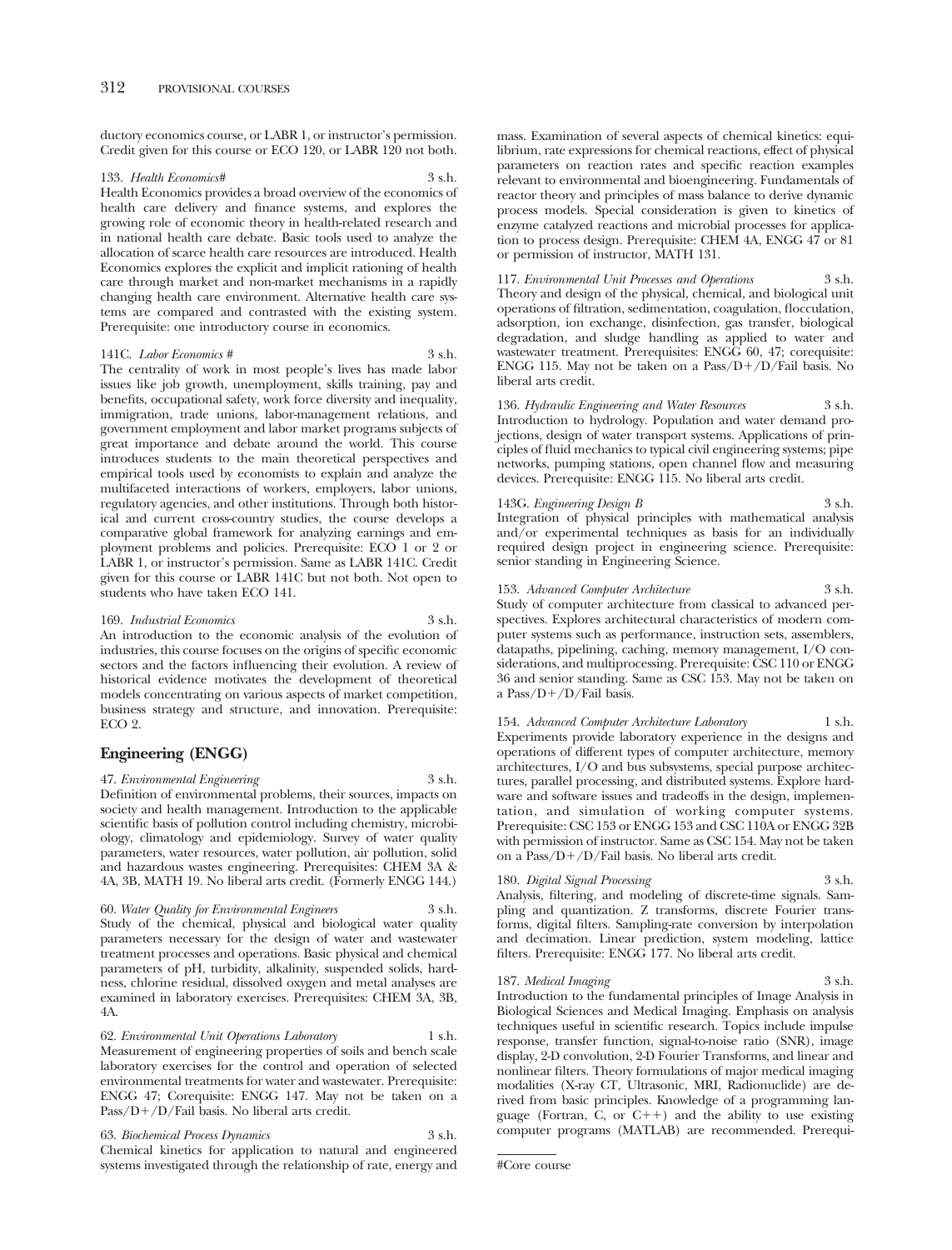sites: ENGG 177 or 166B, MATH 144, PHYS 12A or permission of instructor. May not be taken on a Pass/D+/D/Fail basis. No liberal arts credit.

189. *Random Signal Analysis* 3 s.h. Laws and methods of probability are introduced. Concepts such as random variables, probability distributions for discrete-time and continuous-time signals, and averages are developed. Random processes and random signals are defined and examined through temporal correlation functions and Fourier spectral characteristics. The techniques of linear system analysis, filtering and optimization with random signal and noise inputs are developed using power spectral density functions. Practical applications, using compute mthods such as FFT, are explored. Prerequisite or corequisite: ENGG 177 or MATH 144.

198. *Honors Thesis* 3 s.h.

Advanced research in the student's area of specialization, culminating in written report and oral defense. Open only to senior engineering majors who are eligible for departmental honors and who secure, prior to registration, the written approval of an honors adviser and of the departmental chairperson. Can substitute for any other engineering course with adviser's approval, except senior design courses.

# **English (ENGL)**

5. *Technical Communications* 3 s.h. Examines the use of language in settings that require technical reports and presentations. Study and practice of the basic principles of technical communications with attention to style, audience, research, visual aids, major report forms and oral presentations. May not be used to satisfy the general University humanities requirement. Credit given for this course or ENGL 30, not both.

30A. *Business Writing for Accountants* 3 s.h. Theory and application of the principles of effective writing within the field of accounting. Emphasis on the psychology and ethics of persuasion, the logic of argument, and clarity of style. Application of critical thinking skills to writing tasks typical of the accounting profession. Use of primary and secondary accounting sources. Concludes with a critical essay. Required of all accounting majors; open only to juniors and seniors. Prerequisites: ENGL 1-2; junior class standing or above. May not be used to satisfy the general University humanities requirement. May not be taken on a Pass/D-/D/Fail basis.

139. *The African Novel\* #* 3 s.h. Introduces selected African novelists of the 20th century such as Chinua Achebe, Sembene Ousmane, Ayi Kwei Armah, Ngugi wa Thiong'o, Bessie Head, Buchi Emecheta and Solomon Mutswairo. Analysis of African literary themes, such as traditional and modern conflicts, resistance to colonialism, effects of independence, neocolonial dilemmas and images of the African woman.

150. *Native American Literature\* #* 3 s.h. Examination of the development of native American literature. Emphasis on narrative genres, such as autobiography and fiction, with some attention to poetry. The reading consists primarily of indigenous materials (to be read in English). Credit for this course or ENGL 192U, not both.

167. *Post-Colonial Literature of South Asia\* #* 3 s.h. An exploration of the literature of South Asia (Bangladesh, Bhutan, India, Myanmar, Nepal, Pakistan, Sri Lanka) in the 20th century, focusing on the ways in which this literature deals with the concerns of national, religious, or gender-based loyalties and identities. Prerequisites: ENGL 1-2.

168. *Caribbean Experience in Literature\* #* 3 s.h. An exploration of the literature of the English-speaking Caribbean (Antigua, Barbados, Belize, Guyana, Jamaica, St. Kitts, St. Lucia, and Trinidad). Emphasis is placed on the ways in which this literature deals with the experience of slavery, colonization, and independence and the ways in which it treats such issues and themes as regional identity, color, race, class, gender, and family relations. Attention is also given to the ways in which the literature and culture of the Caribbean makes use of such cultural elements as Carnival and vernacular Africanized English known as patois and creole. Prerequisites: ENGL 1-2.

# 178D. *Desktop Publishing for Book Publishing\** 3 s.h.

Offers instruction in design, layout, and computerized production skills for books and book promotion. Explores the design and content of trade, professional, and educational books in terms of form and function. Introduces the Macintosh Operating System as used in a graphic environment. Design and production of sample materials are required as part of the course and of the final examination. No liberal arts credit. Credit given for this course or ENGL 197V, not both.

# **English Language Program (ELP)**

16A. *Introductory Reading and Writing* 6 s.h. Development of reading and writing skills following a grammatical syllabus. Reading and writing tasks are designed to provide opportunity for practice and application of relevant grammatical items and structures presented at this level. No degree credit.

17A. *Introductory Conversation, Language* 

*Laboratory and Tutorial* 6 s.h. Development of verbal communication and listening comprehension skills following a grammatical syllabus. Verbal and listening tasks are designed to provide opportunity for practice and application of relevant grammatical items and structures presented at this level. Tutorial work on specific weaknesses of individual students. No degree credit.

# **Fine Arts (FA)**

102B. *New Media II, Intermediate Web Design* 3 s.h. Intermediate techniques and aesthetics of website creation. Using image manipulation, web layout and web animation software, students learn to conceive, develop, design and produce websites. Opportunity for individual experimentation with the design and content of the websites developed during the course. Students are encouraged to develop a personal directorial style based on the fundamentals of design. Assignments, critiques and discussions on historically related artists, designers and technological issues. Prerequisites: FA 102A, 51 and 27, or with permission of instructor.

# 102C. *New Media III, Intermediate Motion Graphics*

*and Sound Design* 3 s.h. Motion Graphic Design is the use of typography, digitally manipulated images and sounds, to produce multimedia spots and Web-based movies in linear, time-based media. Students learn the planning and production tools necessary for motion graphics and sound design, including treatments, storyboards and software prototypes. Because motion graphics is closely associated with telling stories, an awareness of the nature of people's lives and the methods they use to communicate among themselves and to others, is central to this course. Within the assignment structure, there is the opportunity for the development of an individual creative style. This course covers the technical, aesthetic and practical aspects of planning, creating and producing motion graphics and sound for high and low-resolution digital media. Prerequisites: FA 102A, 102B, 51, and 27, or with permission of instructor.

<sup>\*</sup>Open only to students who have fulfilled the English Proficiency Exam requirement. #Core course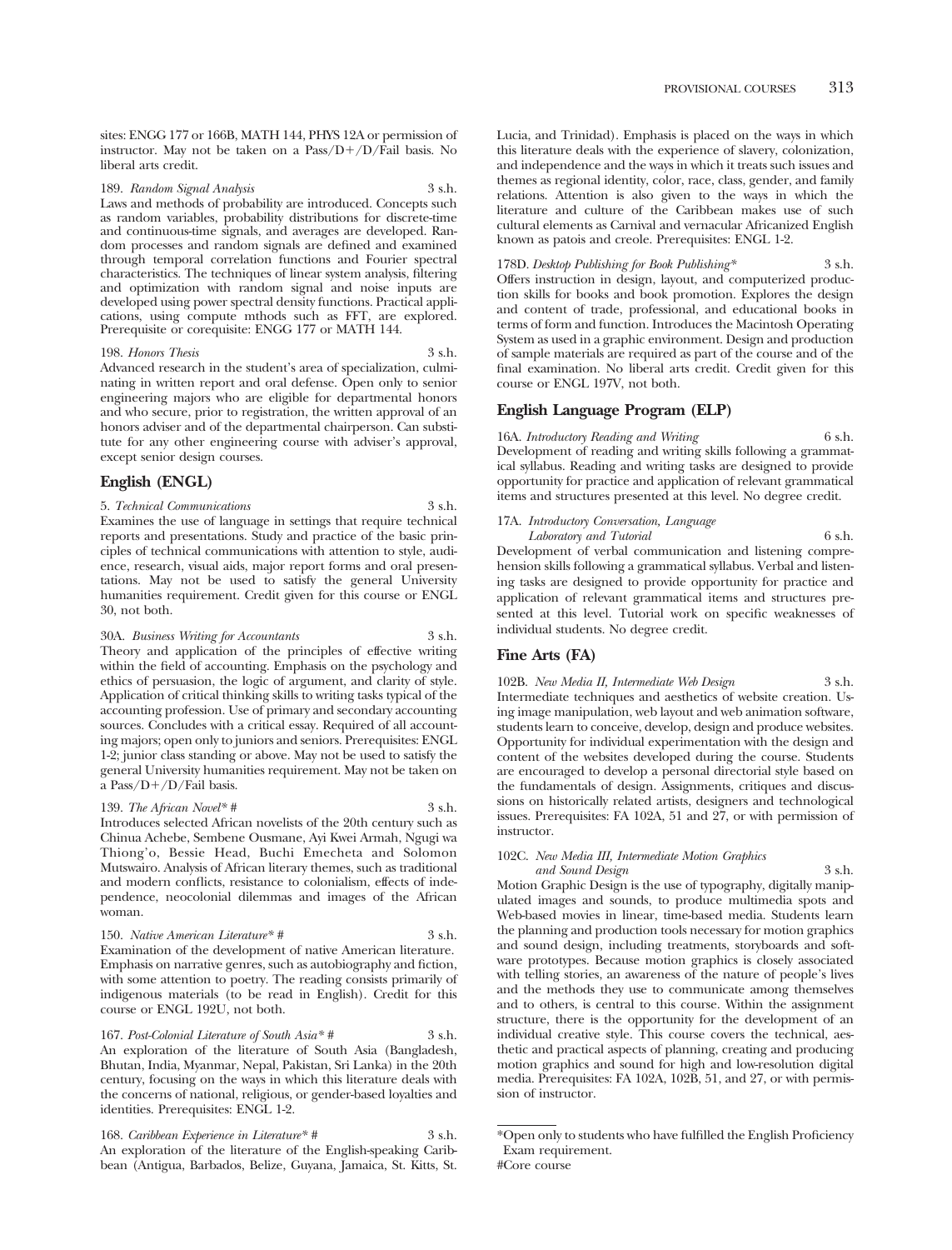102D. *New Media IV: Advanced Screen-based Design Projects* 3 s.h. Comprehensive new media projects exploring advanced areas of digital design, including design research, proposal writing, presentation and convergence of media. For majors interested in pursuing individual, self-created projects. Emphasis on individual creativity, developing and refining a personal style. Students are expected to produce a professional-level project for their portfolio. Individualized reading assignments. Class discussion of contemporary issues. Workshop course for advanced students working to continue the development of their own new media work on a professional level. Prerequisites: FA 102A, 27, 51 and either 102B or 102C, or with permission of the instructor.

158. *Graphic Design III* 3 s.h. Comprehensive design projects exploring specific areas of graphic design including design research, proposal writing and presentation. Internships inside and outside the University are encouraged in this and all further graphic design courses. Prerequisites: FA 51, 51A or permission of the instructor.

170F. *Color Printing from Color Negatives* 3 s.h. Course in basic color printing from color negatives. Students learn how to process color negatives and make color prints. Emphasis is placed on the understanding of color filtration and the ability to produce good color prints. Examples of historical and contemporary color photography are discussed in relationship to student assignments. In addition to class lectures and laboratories, one museum or gallery visit and a written critique is required. Prerequisites: FA 170, 170A. Lab fee \$100.

# **French (FREN)**

102A. *Practical Translation* 1 s.h.

Intermediate translation skills, with exercises moving from French to English and from English to French. Structure of French and English is compared through translation exercises. Prerequisite: FREN 4; may be taken concurrently with other mini-courses and FREN 105; 101 is strongly recommended; may not be taken concurrently with or after FREN 160.

104A. *Readings in Business II* 3 s.h. Study of France's current economic, political, legal and social practices with emphasis on its business sector. Prerequisite: FREN 105 or 111 or 112. No credit toward major in French.

121. *The Francophone Experience in Sub-Saharan Africa* 3 s.h. An introduction to African cultures from the colonial era to post-colonialism through an analysis of literature and film. Prerequisite: FREN 111 or 113.

122. *The Francophone Experience in North Africa* 3 s.h. An introduction to Algerian, Moroccan and Tunisian cultures from the colonial era to post-colonialism through an analysis of literature and film. Prerequisites: FREN 111 or 113.

123. *The Francophone Experience in the Caribbean* 3 s.h. An introduction to Caribbean cultures from the colonial era to post-colonialism through an analysis of literature and film. Prerequisites: FREN 111 or 113.

#### 124. Culture at Littérature Québécoises

(Culture and Literature of Quebec) 3 s.h. Students of French become familiar with the basic components of Québécois culture and literature through a study of its history, geography, and examples of its literary tradition. Discovery of the political, cultural, and social aspects of the language issue so much a part of Québécois life. Prerequisite: FREN 4.

130A. *Aspects of French Culture* 1 s.h. Detailed investigation of some aspect of contemporary French life, e.g. film, music, television, comics, newspaper, architecture, etc. Topics vary. Emphasis on spoken and written expression. Prerequisite: FREN 4.

145. *French Transformational Grammar* 1 s.h. A five-week intensive course in transformational grammar for the advanced French student. Prerequisite: FREN 111 or 101 or 112 or permission of instructor.

198. *Littérature Québécoise* (Literature of Quebec) 3 s.h. A discovery of the cultural and literary traditions of Quebec through a close analysis of several texts by Québécois authors (prose fiction, poetry, theater, and cinema), leads to an understanding of 1) Quebec's ties to France, 2) its distancing from France, 3) the association with English-speaking Canada/North America, and finally 4) the identity crises of a people of French heritage with a deep-rooted sense of being North American. Prerequisite: FREN 114A.

# **French Literature in Translation (FRLT)**

50. *Reconstructing French* 

*Caribbean Identities #* 3 s.h. Exploration of literary works from French Caribbean islands including Guadeloupe, Martinique and Haiti. Readings include works by Cesaire, Damas, Tirolien, Clitandre, Conde, Schwarz-Bart, Roumain, and others. Topics covered include colonialism, decolonization, racism, and the African heritage. All works are read and discussed in English.

# 52. *Sovereignty and Quebec: A Literary and*

*Cultural Perspective #* 3 s.h. Examination of the French presence in North America, with specific focus on the culture and literature of Quebec. The cultural and social struggle to maintain both a French and a North American identity as seen through the analysis of Québécois texts leads to a better understanding of the current political and cultural plight that faces Quebec citizens as they ponder the pros and cons of sovereignty and unity within Canada. American students come to a more discriminating sense of their own identity as North Americans. All works are read and discussed in English. Sophomore standing or above.

# **Geography (GEOG)**

60. *Introduction to Geographic Information Systems* 3 s.h. This course introduces students to Geographic Information Systems (GIS) foundations, concepts, and application techniques. GIS are used to encode, store, analyze, and report spatial data and provide a repository, which can be constructed, maintained, edited and analyzed. By linking different information technologies such as mapping and database management systems, spatial information can be used to facilitate management and decisions in a wide array of fields. These include marketing, industrial and commercial location, resource inventory and management, environmental impact assessment, urban planning, transportation, tracking crime data. Same as TPP 60.

#### 80. *Transport Geography #* 3 s.h.

Contemporary economic processes, such as the globalization of trade and the emergence of economic blocs, have been accompanied by significant growth in the movements of people, freight and information. Transport geography is concerned about these movements along with the infrastructures, institutions and corporations supporting them. It tries to link spatial constraints and attributes with the origin, the destination, the extent, and the nature and purpose of movements. Transportation, therefore, has varied and complex impacts of over populations, economies and geography.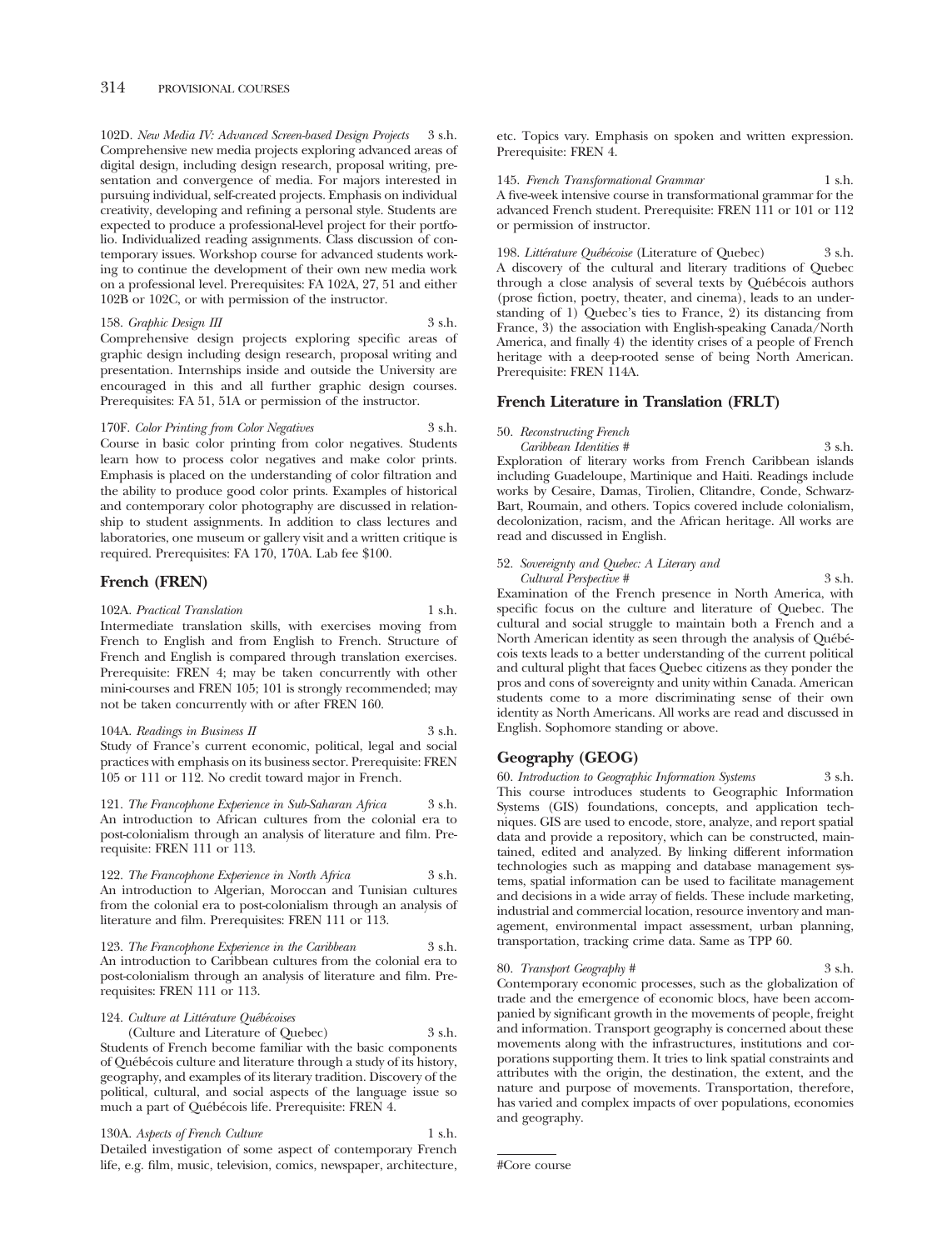104. *Special Topics in Geography* 3 s.h. This course provides a study of a particular subject or problem in geography, with the specific topic for the course varying from semester to semester. Possible course topics include an introduction to geographical information systems (GIS), transportation geography, urbanization in the developing world, the economic geography of China, and environmental geography. Students should consult with the particular instructor each time the course is offered to determine if prior preparation for the topic to be covered is recommended. Such consultation may take place prior to registration or on the first day of class. May be repeated for credit when topics vary.

106. *Urbanization in the Developing World #* 3 s.h.

Coping with rapid urbanization and the uncontrolled growth of cities, poses one of the greatest geographical challenges facing the nations of the developing world. This course introduces students to the study of urbanization in the developing world and explores the urban problems such as insufficient infrastructure, unemployment, lack of housing and inadequate social services that occur in these cities. The course has a regional focus and looks at the development of cities in Latin America, Asia, Sub-Saharan Africa, and North Africa and the Middle East, highlighting each regions distinctive urban patterns and problems. The last section of the course looks at possible solutions and policies that could be adopted to help alleviate the problems of rapid urbanization and poverty in the cities of the developing world.

113C. *The Geography of East and Southeast Asia #* 3 s.h. This course examines East and Southeast Asia, commonly known as Pacific Asia. Pacific Asian societies have experienced various phases of development since the end of World War II. Topics include socioeconomic features of: Japan, China, South Korea, Hong Kong, Taiwan, Singapore and other countries such as Malaysia, Thailand, Indonesia, Vietnam and the Philippines. Problems and prospects of development in the region as well as issues related to urbanization, transportation, agriculture and resource development are covered. Credit given for this course or GEOG 113, not both.

140. *Geography of Latin America #* 3 s.h. Study of the physical and human geographic roots of Latin American societies, from Mexico to the southern cone of South America. Explores the forces that shaped this unique region and considers its role in the contemporary world. Impact of historical geography since pre-Columbian period on modern Latin America. Economic and political geography in relation to other world regions. Changing human landscapes and social transformations currently affecting many of the area's inhabitants.

141. *Geography of the Caribbean* 3 s.h. An exploration of the physical and human forces that have shaped the landscape of the Caribbean Basin. Attention focuses on a variety of social, population, development, and geopolitical issues of importance to the region and on the role played by the Caribbean in today's world.

160. *Intermediate Geographic Information Systems* 3 s.h. Geographic Information Systems (GIS) are used to encode, store, analyze, and report spatial data. This multimedia course expands the GIS foundations, concepts, and application techniques already acquired to the introductory course (GEOG 60: *Introduction to Geographic Information Systems)*. It mainly focuses upon the professional applications of the GIS technology as well as the understanding of more advanced spatial analysis functions such as geocoding, classification, statistical surfaces, overlay and network analysis. The student is expected to become proficient in applying GIS for the analysis of problems in a wide array of fields. Prerequisite: GEOG 60 or approval of instructor.

# **Geology (GEOL)**

133F. *Field Trips in Petrology* 1 s.h. This two-day course, taken in conjunction with GEOL 133, is a field-based study of igneous and metamorphic rocks of the Appalachian orogenic belt. The first trip is to examine igneous rocks, the second trip is to examine metamorphic rocks. A map-based report, together with notes and descriptions of field observations and measurements, is required. (Two full days in the field.) Prerequisite: GEOL 1C or 2C. Corequisite: GEOL 133.

# **German (GERM)**

160. Translation 3 s.h. Analysis and study of techniques and problems inherent to the translation process. Intensive exercises from German into English and English into German. Literary, journalistic and editorial texts are used. Prerequisite: 6 semester hours of 100-level German courses.

# **History (HIST)**

73. *The Modern Middle East #* 3 s.h. An overview of Modern Middle Eastern social, political and religious history from 1500 to the present. Topics include the rise of the Ottoman Empire, the expansion of European imperialism, the discovery of oil, the Arab-Israeli conflicts, and the Iranian Revolution (Formerly 70.)

119. *Blacks and Jews: Interrelation in the Diaspora* 3 s.h. An examination of the relations between African-American and Jewish-Americans in the United States from the period of the "Grand Alliance" (ca., 1910-1967) to the current moment of "crisis." Through the investigation of literature, sociological analysis, historical case studies, opinion pieces, and works of art, this course illuminates the complex and shifting relations between African-Americans and Jewish-Americans and their significance for questions of identity in the modern United States. (Same as MFST, JWST 119.)

170. *The Middle East and the West* 3 s.h. An examination into the diverse aspects and the complexity of cultural and religious interactions between the Islamic Middle East and the Western World in pre-modern and modern times. Topics include the evolving Western images of the East and Islam, mutual scientific and religious influence and the current attitudes towards Western culture, particularly the United States, in the Middle East.

199. *Internship in History* 3 or 6 s.h. This course is designed for history majors and minors. It gives students an opportunity to apply academic knowledge and skills gained in the classroom in practical work situations. For three credits, students must be present at an approved off-campus site for six hours a week and devote an additional three hours a week towards related academic work, which includes weekly meetings with an adviser, completion of a journal and a research paper. Students wishing to take the course for six credits are expected to double the on-site and academic obligations for the three credit course. Prerequisite: permission of the chairperson.

# **Italian (ITAL)**

2R. *Review of Elementary Italian* 3 s.h. Intended for students who have had two years of Italian in high school, but who need review of the basics of ITAL 1 and 2 before enrolling in ITAL 3. No credit for either ITAL 1 or ITAL 2, if credit received for 2R.

111. *Advanced Italian Grammar* 3 s.h. Thorough review and refinement of the student's knowledge of Italian grammar and structure. Systematic exercises, composi-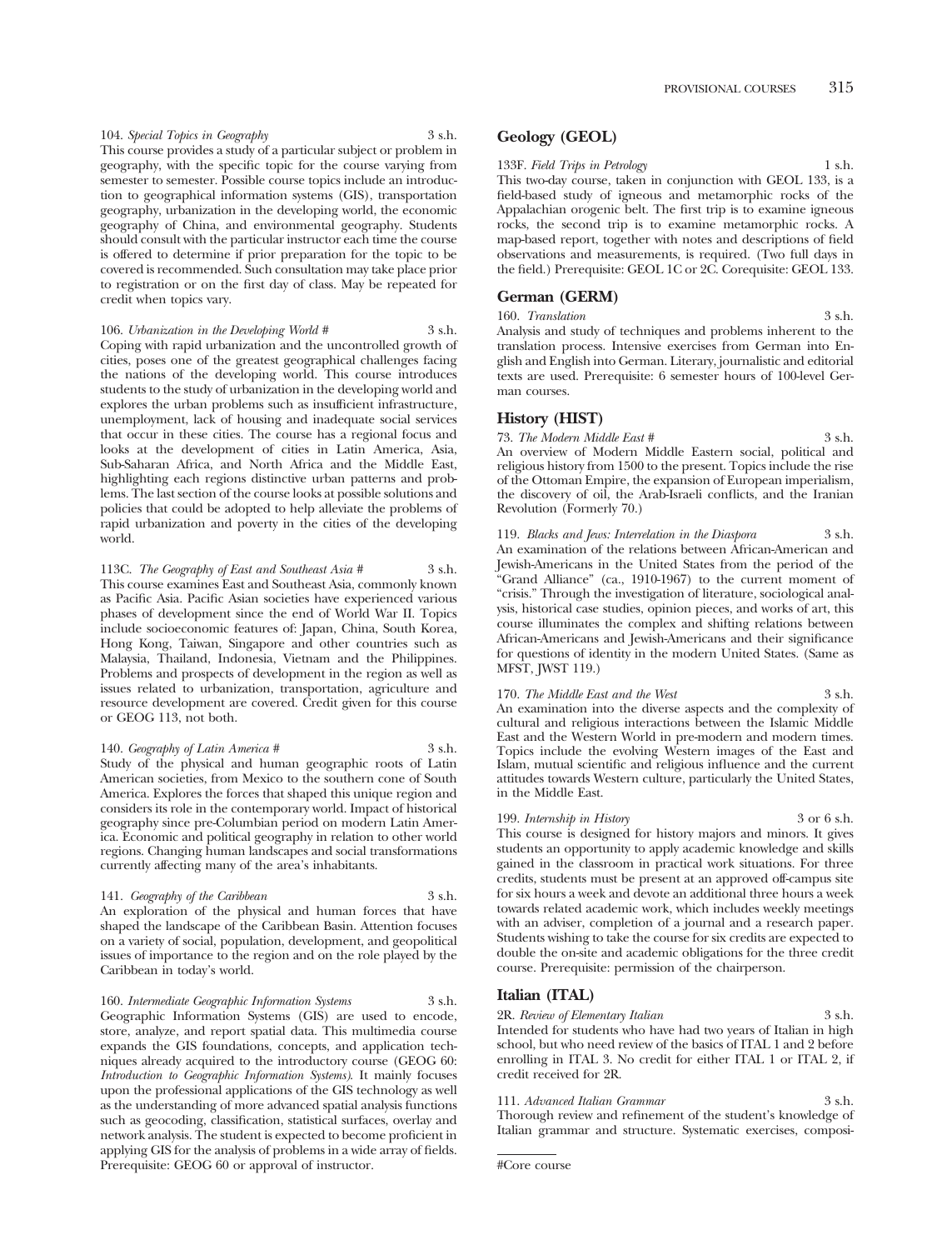tions and illustrative analysis of reading passages. Prerequisite: ITAL 4 or permission.

157. *Contemporary Italian Women's Fiction* 3 s.h Readings of representative works including both short stories and novels. Exploration of recurrent themes such as sisterhood, violence against women, misogyng, female desire, female agency, the language of emotion, subjectivity and the body. We analyze how the bildingsroman, the historical novel and the postmodern novel are impacted (some more, some less) by the gender of the author.

# **Italian Literature in Translation (ITLT)**

50. *Writing Women in Early Modern Italy* 3 s.h. Students are introduced to the classics of early modern Italian literature (Ariosto, Boccaccio, Castiglione, Machiavelli, Tasso et al) under the unifying perspective of how these authors constructed a dialogue about the nature and status of women. With this critical orientation, woman as subject and object of representation emerges as the focus of an intertextual conversation among authors both male and female. Boccaccio's *Famous Women*  is read in conjunction with Fonte's *The Worth of Women,* the courtier with the courtesan, the recognized masters of pastoral, epic and comedy with lesser known examples by Campiglia and Andreini. Representations of women in painting and sculpture, early modern female artists, and cinematic representations of Franco and Gentileschi are also considered.

90. *Lifelines: Italian Women's 20th-Century Prose Fiction* # 3 s.h.

An investigation of various modes of self-expression in 20thcentury Italian prose fiction (autofictions, regional novel, bildungsroman). The texts, read in English, represent an overview of literature written by Italian women from the early 20th century to the present and include contributions from both peninsular and insular authors. In addition to the relevant literary and sociopolitical contexts of writing, the course explores themes such as the negotiation of the right to write, motherhood and authoring, representation of gender roles, female social transgression, rebellion, and self-awareness.

#### **Italian Studies (IT ST)**

131. *Italian Civilization: the Middle* 

*Ages to the Renaissance* 3-4 s.h. Main currents in the cultural development of the period with emphasis on literature, philosophy and the arts. No knowledge of Italian is required. An extra hour is given for those planning to major in Italian.

| 132. Italian Civilization: the Age of                            |            |
|------------------------------------------------------------------|------------|
| Baroque to the Present                                           | $3-4$ s.h. |
| Main announce in the antennal danslamearers of the maniacle with |            |

Main currents in the cultural development of the period with emphasis on literature, philosophy and the arts. Some attention is given to the opera and the cinema.

# **Japanese (JPAN)**

5. *Intermediate Japanese* 3 s.h. Continuation of JPAN 4. Continuation of intermediate Japanese language, for increased communicative competence at a high intermediate level of proficiency, in the four language areas (speaking, listening, reading, and writing). Students cover approximately 50 kanji, and read a variety of materials. Prerequisite: JPAN 4 or equivalent. May not be taken on a Pass/D+/D/Fail basis.

101-102. *Advanced Japanese* 1-3 s.h. each Continuation at the high intermediate level the study of the Japanese language. Students continue oral communication work, as well as develop more advanced reading skills. In this level, students learn approximately 70 kanji. Prerequisite: JPAN 5 or equivalent. These courses in this cycle may be taken in any order, one each semester. May not be taken on a Pass/D-/D Fail basis.

# **Jewish Studies (JW ST)**

11. *Judaic Perspectives on the Hebrew Bible #* 3 s.h. An examination of Jewish Biblical interpretation from antiquity to the present with special focus on continuities and contrasts in exegetical method. Starting with an examination of "inner biblical exegesis" the course proceeds to scrutinize major forms of Jewish biblical interpretation from the period of the great Rabbinic sages in late antiquity, to Eastern centers of Medieval Jewish scholarship (e.g., Babylon, Islamic Spain), to the emergence of Western European forms of interpretation in the Renaissance to the period of Jewish Enlightenment, to the present.

107. *Women in the Hebrew Bible* 3 s.h. A literary analysis of the many representations of women found in the Hebrew Bible. Through a close reading of biblical literature and in dialogue with various forms of feminist scholarship, this course examines issues such as patriarchy and its relation to the production of Old Testament literature; gender relations; goddess worship; violence against women; the political, legal, economic and religious standing of ancient Israelite women.

108. *Modern Jewish Intellectuals #* 3 s.h. An examination of major Jewish intellectuals from the period of the Jewish Enlightenment (ca. late 18th century) to the present. An initial inquiry as to the definition of the term "intellectual" leads us to the larger question of the Jewish intellectual and his or her relation to the Jewish and non-Jewish world. Among the figures to be read are Karl Marx, Theodor Herzl, Emile Durkheim, Franz Kafka, Georg Simmel, Sigmund Freud, Anzia Yezierska, Rosa Luxemburg, Simone Weil, George Steiner, Hannah Arendt, Philip Roth, Amos Oz, Cynthia Ozick, and Saul Bellow.

119. *Blacks and Jews: Interrelation in the Diaspora* 3 s.h. An examination of the relations between African-American and Jewish-Americans in the United States from the period of the "Grand Alliance" (ca., 1910-1967) to the current moment of "crisis." Through the investigation of literature, sociological analysis, historical case studies, opinion pieces, and works of art, this course illuminates the complex and shifting relations between African-Americans and Jewish-Americans and their significance for questions of identity in the modern United States. (Same as AFST, HIST 119.)

# **Labor Studies (LABR)**

1. *Introduction to Labor Studies* 3 s.h. This course examines life as it was lived inside factories, corporations, and other work places, within communities, during leisure time, and in families and homes from the middle of the eighteenth century to the present. Special attention is paid to the processes by which working classes are created cross-culturally; the way in which gender categories are structured; the role of race and ethnicity; and the recent global restructuring of industry and work; and unionization. We are also interested in literary,

#### 120. *African Labor Economics* 3 s.h.

theoretical and political views of work and labor.

Work, working people, and working-class movements in modern Africa are the focus of this introductory course. Through contemporary and historical cross-country studies of workers in a wide variety of economic, political and institutional settings, we will evaluate rival perspectives on a host of interesting and controversial topics. These include: changing occupational and industrial formations, gender and racial gaps in jobs and income, poverty and inequality, immigration, urban informal employment, worker training and healthcare, labor unions, and government's regulatory and job creation roles. Prerequisite: one intro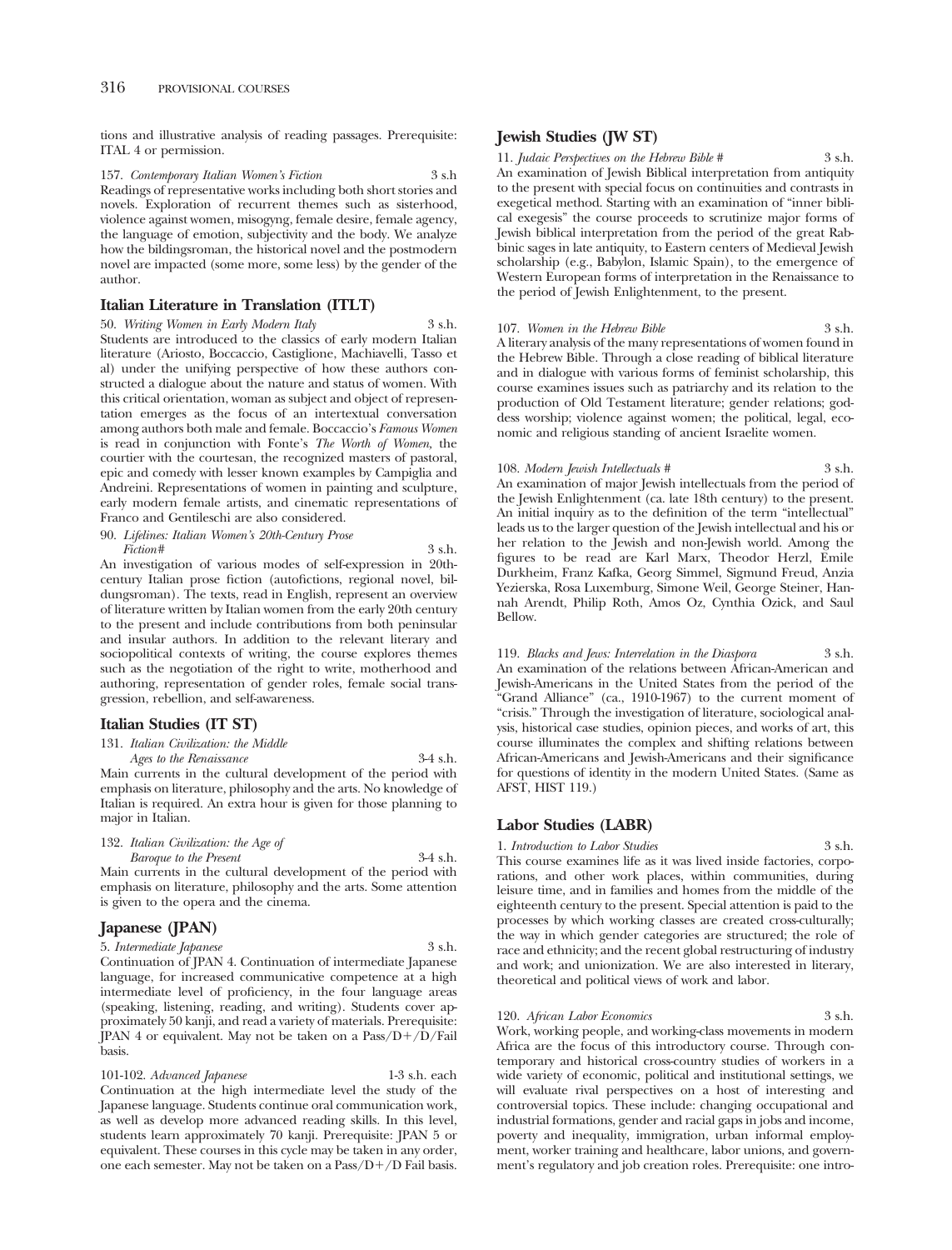ductory economics course, or LABR 1, or instructor's permission. Credit given for this course or AFST 120, or ECO 120 not both.

#### 141C. *Labor Economics #* 3 s.h.

The centrality of work in most people's lives has made labor issues like job growth, unemployment, skills training, pay and benefits, occupational safety, work force diversity and inequality, immigration, trade unions, labor-management relations, and government employment and labor market programs subjects of great importance and debate around the world. This course introduces students to the main theoretical perspectives and empirical tools used by economists to explain and analyze the multifaceted interactions of workers, employers, labor unions, regulatory agencies, and other institutions. Through both historical and current cross-country studies, the course develops a comparative global framework for analyzing earnings and employment problems and policies. Prerequisite: ECO 1 or 2 or LABR 1, or instructor's permission. Same as ECO 141C. Credit given for this course or ECO 141C but not both. Not open to students who have taken ECO 141.

180. *Senior Seminar in Labor Studies* 3 s.h. The Latino population of the United States grew to over 30 million by the late 1990s, making it likely to soon become the country's largest minority group. The main source of this rapid growth is the half million immigrants arriving here each year from Spanish-speaking nations. This course explores the labor market implications of this historic trend, both for the newcomers themselves and for indigenous workers. We make use of a variety of interdisciplinary readings, guest lectures, and seminar discussions. Part of the course is devoted to developing the qualitative and quantitative skills needed to complete a major research paper.

#### **Latin American and Caribbean Studies (LACS)**

#### 199. *Senior Seminar in Latin American and Caribbean Studies* 3 s.h.

The Senior Seminar is an interdisciplinary capstone course that focuses on a changing series of issues fundamental to Latin American and Caribbean societies. Students are required to produce a substantial research paper by the end of the course, reflecting consultation with two Latin American and Caribbean Studies faculty members as well as the reading of primary and secondary source materials. Prerequisite: open to seniors only.

# **Library Information and Technology (LIBR)**

1. *Introduction to Technology and Information Literacy* 1 s.h.

The Technology and Information Literary course traces the information/knowledge continuum to illustrate the ways in which individuals gain access to knowledge and scholarship via library resources. The course is designed to assist students in acquiring the critical thinking and information literacy skills needed to gather information independently, to evaluate and organize what is collected, and to apply these skills in completing course assignments and in functioning in the workplace or in graduate school. With an emphasis on electronic resources, these objectives are examined within the context of the American library tradition and the role that libraries fulfull in the dissemination of information and knowledge.

# **Linguistics (LING)**

71. *Language and Society in Africa, Asia and Latin America #* 3 s.h.

Examination of the relation between language and society with emphasis on Africa, Asia and Latin America. Language as a cognitive system, repository of culture and constructor of reality. Conflict between nationalist languages and former colonial world languages. Language as an indicator of societal identity, group and status. Diglossia. Language planning in government, industry and education. Language attitudes, change and maintenance. Case studies of language situations in countries around the world.

103. *The Classical Roots of English Words* 3 s.h. A systematic study of the foreign, primarily Greek and Latin, elements of the vocabulary of contemporary English, especially the vocabulary of the humanities and the sciences. The influence of other languages, both European and non-Western, are also considered. The study of word roots and families are set against the background of Greco-Roman civilization as it lives on in the classical heritage of the English language. This course may be used to fulfill the special foreign language option for the B.A., and is recommended for students in the Hofstra English Language Program. Credit given for this course or New College HGG 7, not both.

111. *Scientific Terminology and Etymology* 3 s.h. Basic course for students planning to major in the biological, medical and pyschological sciences. The derivation of scientific terms studied enables students to analyze and more easily acquire a vocabulary of technical terms. May not be used to satisfy the language requirement.

# **Literature in Translation (LIT)**

88. *Self and Society in Chinese Literature #* 3 s.h. This course explores the concept of self in relation to society in Chinese literature from Confucius to the post-Mao era. How does ideology mold individual identity in the successive phases of Chinese cultural history? How does the self react against conventions? How do writers resolve their dual allegiance both to self and society during transitional periods when aging conventions, individual conscience and nascent ideology compete for one's loyalty. This course incorporates major works by some of the most celebrated Chinese writers and uses literature to examine the shaping of Chinese identity in its cultural, historical, social and philosophical contexts.

#### 89. *Beauty and Sadness in Japanese Literature and Culture #* 3 s.h.

Examination of the main genres and developments of Japanese literature from its origins in the 7th and 8th centuries, to the *Tale of Genji* (circa 1010), through the post-World War II period to the present, and describes the sensibility and modes of perception that inform these works. This inquiry into Japanese culture extends beyond literature to include the graphic arts, painting, and film in their relation to literary expression.

#### 90. *Modern Arabic Literature #* 3 s.h. Introduces students to modern Arabic literature as it relates to the different human factors which make up modern Arabic culture. Course not only recognizes main themes and works, but also examines the recurring patterns and the peculiar characteristics of the various nations and/or groups, divided by religion, epoch, circumstances, movement, gender or ideology. Focuses on the correlation between thematic and structural considerations in literature and the various phases in the process of acquiring a modern cultural self-identity.

# **Mathematics (MATH)**

13C. *Elementary Mathematical Models Through Computers* # 3 s.h.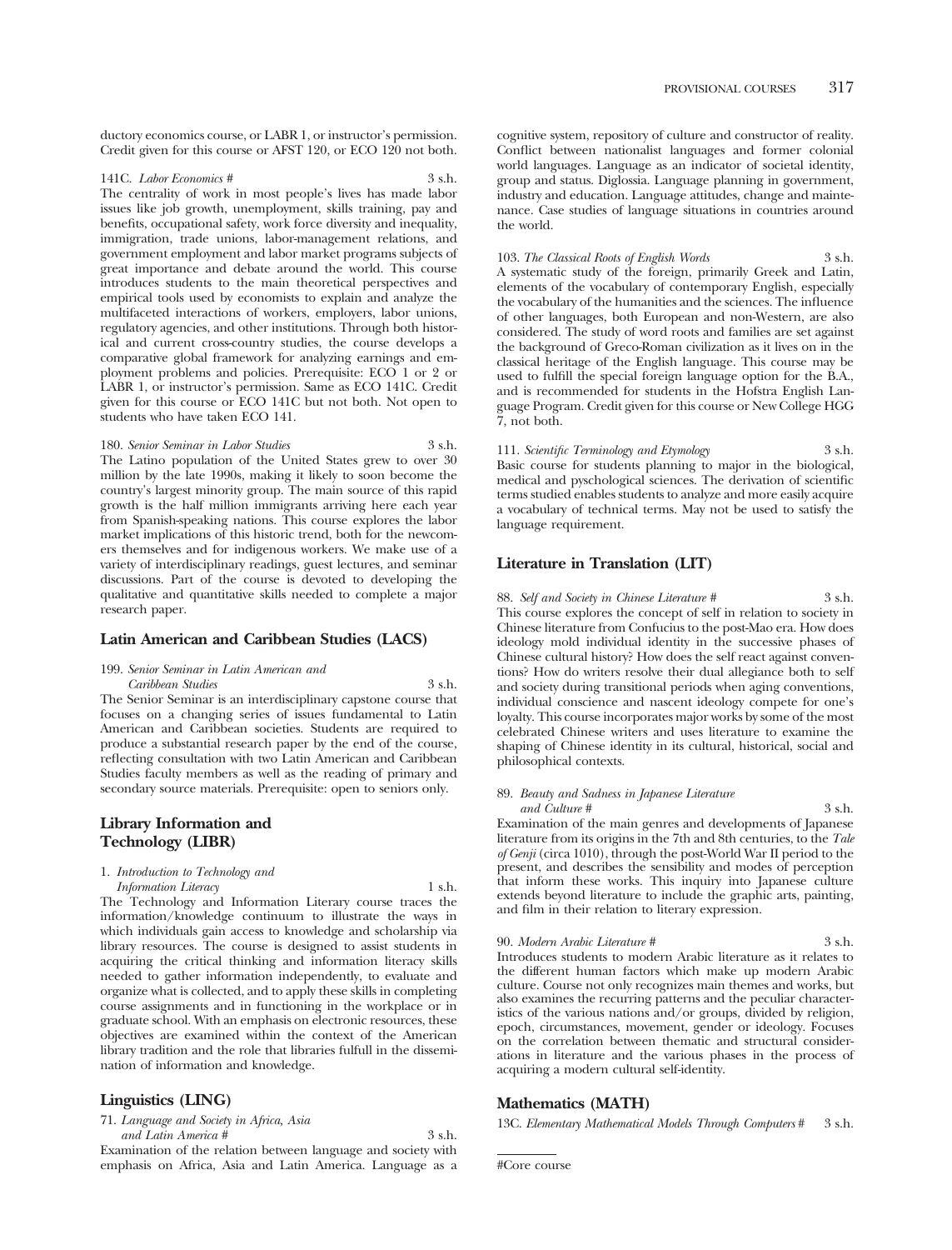Through the use of calculators and computers, students are introduced to a variety of mathematical functions and their application as models for describing events and predicting outcomes in business, the sciences and the liberal arts. Models include sequences and the linear, polynomial, rational and exponential functions. Mathematical basics are reviewed and no prior experience with computing is assumed. Prerequisite: 2 years of high school mathematics.

19B. *Bridge to Calculus II* 1 s.h. For students who have taken MATH 10E and wish to take MATH 20. Course covers topics dealt with in MATH 19 but not in MATH 10E; some theoretical background, derivatives of trigonometric functions and further applications. Prerequisite: MATH 10E with a grade of  $C-$  or better.

114. *Introduction to Higher Mathematics* 3 s.h. An introduction to advanced mathematics through the study of proof techniques using topics in mathematics such as logic, set theory, number theory and graph theory. Prerequisites: MATH 20 (with a grade of  $C-$  or better). It is recommended that math majors take this course concurrently with MATH 29.

190. *Departmental Honors* 3 s.h. Individual research project in an area of mathematics under supervision of a departmental faculty member. Open only to majors in the Department of Mathematics who are eligible according to the criteria listed on page 74, and who desire to graduate with departmental honors. Permission of the department chairperson, prior to registration, is required.

198, 199, A-Z. *Special Studies in Mathematics* 3 s.h. each Each course covers a preannounced topic in mathematics. The topics chosen for 198 have little or no advanced mathematics course prerequisites; the topics for 199 often have one or more advanced mathematics course prerequisites. May be repeated for credit when topics vary.

# **Middle Eastern and Central Asian Studies (MECA)**

1. *Introduction to Middle East and Central Asia #* 3 s.h.

An interdisciplinary course highlighting major themes in the academic study of the Middle East and Central Asia. This course draws on approaches and methods applied in the humanities and social sciences for interpreting culture history and change in the region. The course is framed by the ongoing debate over the history of "Orientalism" as a Western style for interpreting the region's cultures alongside presentation of indigenous voices and the contemporary postcolonial critique of Western academic analysis of the region. A major goal of the course is to foster appreciation for the region's cultural diversity, as well as its continuing relevance in global society. The course prepares students for more discipline-specific courses on the region and serves as a foundational course for the MECA minor.

# **Modern Greek (MGRK)**

1 & 2. *Modern Greek* 3 s.h. each 1) Fundamentals of grammar and modern vocabulary. Oral and written drills; 2) Continuation of 1; selected readings. Prerequisite: MGRK 1 or equivalent.

5. *Advanced Modern Greek*–Level 5 3 s.h. The emphasis will be on contemporary Greek culture. It will include advanced grammar review, acquisition of idiomatic conversational practice, and familiarity with diverse aspects of Greek culture through readings from contemporary print media. The course will at times be offered on site in Greece through the Hofstra Study Abroad in Greece Program. May not be taken on a Pass/D-/D/Fail basis.

# **Music (MUS)**

25. *University Chorale* 1⁄2 s.h. The Hofstra *Chorale* is a select choral ensemble of 45-55 skilled singers, chosen by audition. The *Chorale* performs repertoire from all styles and eras of choral literature, with a particular emphasis on contemporary, *avant garde*, and world music. The *Chorale* rehearses two hours per week, and offers performances on and off-campus. Audition required. Prerequisite: permission of instructor. Credit on Pass/D-/D/Fail basis only. See Notes 4, 5.

#### 35B. *Intermediate Piano Class* 1 s.h. This course provides students with opportunities to advance their piano performance skills, enabling them to make use of keyboards while teaching children. This course also aids students' abilities to utilize sequencing programs needed in music technology. Prerequisite: MUS 35A. Not for liberal arts credit.

#### 35C. *Advanced Piano Class* 1 s.h.

This course is intended to reinforce and extend course work offered in MUS 35B. Students will be provided with work offered in MUS 35B. Students will be provided with opportunities to improve their piano performance abilities and complete the *Piano Proficiency Requirement.* Prerequisite: MUS 35B. No liberal arts credit.

69A. *Music Fundamentals and Species Counterpoint* 3 s.h. May be substituted for MUS  $69$  as the first required course for music majors in the music theory sequence, and should be taken concurrently with MUS 61 or 61A. It is intended for students who, on the basis of a placement examination, have demonstrated a need for intensive training in music fundamentals beyond that normally covered in MUS 69. It is organized in two parts: 1) an intensive and comprehensive survey of the fundamentals of music theory; 2) training in the writing and analysis of two-part species counterpoint in the manner of Fux. Emphasis is given to the development of a general understanding of fundamental principles of music theory and to the principles of voice leading and melodic structure that is most useful in the study of tonal harmony. Enrollment limited to music majors or prospective music majors. May not be taken on a Pass/D+/D/Fail basis.

107A. *Instrumental Conducting* 3 s.h. This course is designed to provide students with an overview of techniques using the common misunderstandings and errors made by conductors, offering practical ideas to solve these problems. Prerequisite: MUS 72. Credit will not be given for both this course and MUS 30, 107. No Liberal Arts credit.

160B. *Advanced Jazz and Contemporary Scoring* 3 s.h. Arranging and scoring for big bands, studio and recording orchestras and vocal groups. Prerequisite: MUS 160A or permission of instructor.

172A. *Choral and General Music Methods in* 

*the Secondary School* 2 s.h. This course is designed to provide music students the opportunity to investigate current philosophies of teaching choral and general music at the secondary level. Lessons focus on developing choral performance skills and assessment techniques. Students also have opportunities to explore and develop creative music strategies appropriate for the secondary general music setting. These strategies support and reflect local, state and national music education standards. May not be taken on a Pass/D+/D/Fail basis. No liberal arts credit.

## 175. *Vocal Pedagogy* 2 s.h.

Study of the problems encountered in the teaching of vocal technique such as breathing, resonance, tone color, dynamic control and diction. Sessions of supervised teaching are included.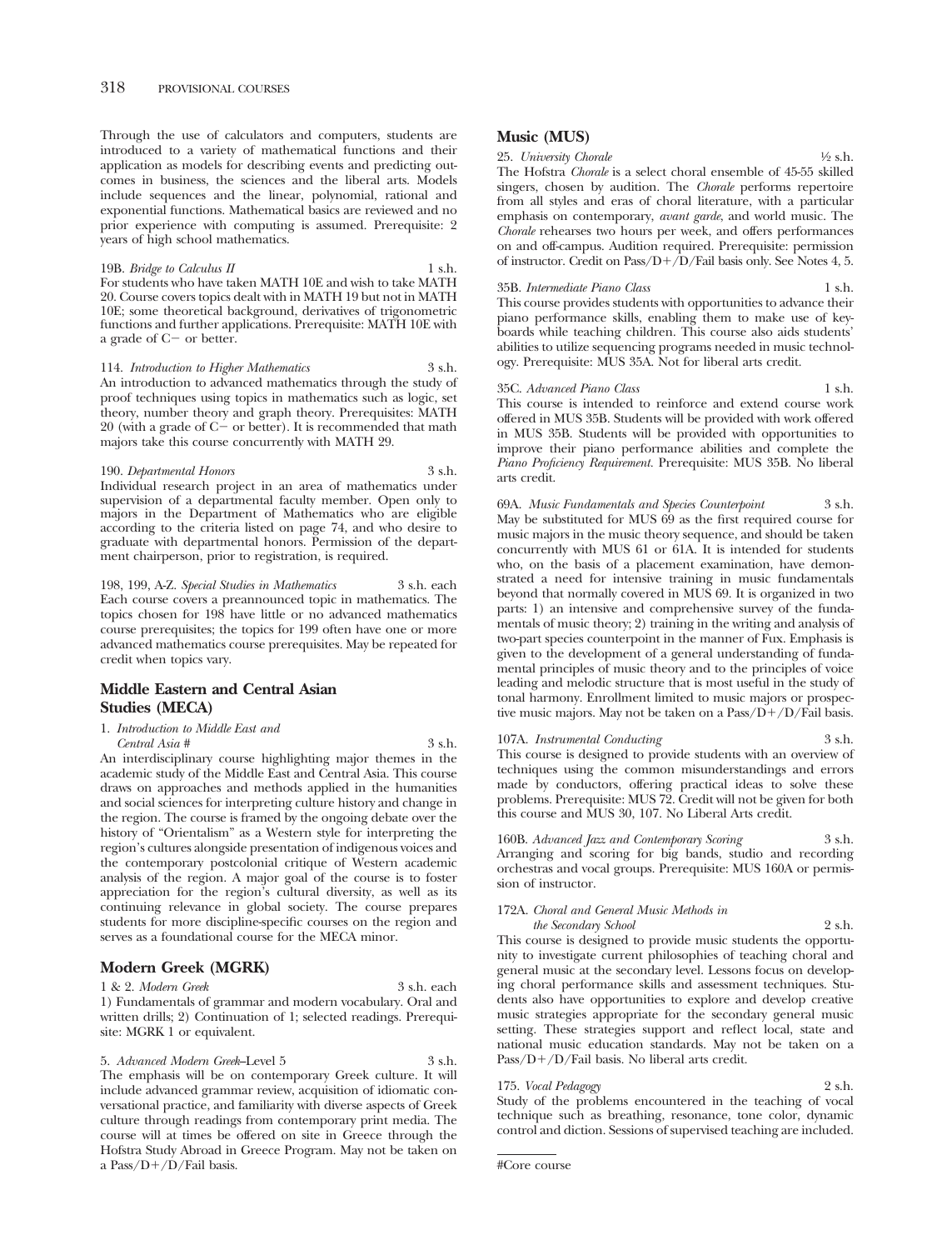May not be taken on a Pass/D+/D/Fail basis. No liberal arts credit.

# **Natural Science (NSC)**

#### 13, 14. *Our Physical Universe* 3 s.h. each

Exploration of the basic concepts of our physical universe in the areas of physics, chemistry, nuclear energy, geology and astronomy. The historical development of science and the role scientists play. Laboratory constitutes about fifty percent of the course work. No previous experience in physics, chemistry or higher mathematics required. Credit given for these courses or NSC 11, 12 or New College NPG 1/QTG 005.

13: physics and nuclear energy. 14: chemistry, astronomy and geology.

# **Philosophy (PHI)**

60. *Introduction to Chinese Philosophical* 

*and Religious Traditions* 3 s.h. Course introduces students to the major concepts and metaphors in Chinese Confucianism and Taoism. Students engage in close readings of texts from the classical and medieval periods. The goal is to arrive at a sympathetic understanding of the major themes in Chinese thought. Periodically, the students compare questions raised in China to questions raised within the western philosophic and religious traditions. Prerequisite: consent of instructor.

103. *Life, Death and Immortality #* 3 s.h. Examination of the concepts of life, death and immortality as represented in religious and literary texts from a range of cross-cultural sources: western and nonwestern monotheistic traditions, eastern traditions (e.g., Tibetan and Indian), middle eastern (e.g., Turkish), African, and Native American. Further examination of the encounter between a native tradition and a western colonial, typically Judeo-Christian presence. Discussion as well, of the implications of these concepts for such issues as abortion, euthanasia, suicide. Original texts in translation. Same as RELI 80. Credit given for this course or RELI 80, not both. (Formerly PHIL 70.)

130. *Bioethics: Medicine and Morality* 3 s.h. An investigation of moral theory and applied ethics as to the traditional and modern practices of medicine, including techniques informed by recent developments in biological science. Meaning and value of health and disease, life and death will be explored. The course will be especially helpful to philosophy majors concentrating on ethics and to any students preparing to become healthcare professionals. PHI 14 recommended.

#### 146. *Modernity and Post-Modernity* 3 s.h.

Since the early 20th century, philosophers and other thinkers have argued that modernity has come to an end and that we now live under conditions of post-modernity. This course is an investigation of what this means and involves studying leading modern philosophers such as Descartes and Kant as well as more recent thinkers such as Heidegger, Derrida, Irigaray and Lyotard. Because post-modernity challenges disciplinary boundaries, the course also involves studying examples of modern and postmodern architecture, art and/or literature. Prerequisite: PHI 10

166. *Contemporary Social and Political Philosophy* 3 s.h. Concepts of the autonomous self and agency (developed during the modern period, Descartes—Kant), have been central to modern, liberal social and political philosophy. This course examines the critiques of those concepts and explores changing conceptions of community, civil society, and selfhood offered by feminist and postmodern philosophers. These issues have immediate interdisciplinary relevance for legal, political and psychological inquiries. Some attention is given to contemporary social problems, such as race and gender. Readings from contemporary

or permission of the instructor. PHI 143 recommended.

philosophy (e.g., Foucault and critical theory) and some interdisciplinary sources. Prerequisite: PHI 10, 14, or 20. (Formerly PHIL 143.)

170. *Ethical Theory: Values, Relativism and Pluralism* 3 s.h. A detailed examination of some specific issue in contemporary ethical theory. Possible topics include the nature and objectivity of morality, the relationship between moral philosophy and theories of the self, the rival of a virtue-theory approach to ethics, and pluralism about values. Prerequisite: PHI 14, or permission of instructor. (Formerly PHIL 149; *Ethical Theory*.)

# 173. *Philosophy of Nature: Environmental*

*Ethics and Ecophilosophy* 3 s.h. Exploration of environmental morality—theoretical and applied—as based on metaphysics of ecology. Chief aim is to clarify and enrich conceptions of the (inter) relationship between nature and culture. Prerequisite: PHI 10 or 14, or permission of instructor.

#### 180. *Theories of Knowledge and Being* 3 s.h. An investigation of theories of being, which state the most general characteristics of reality; and theories of knowledge, which state what knowledge is and how, if at all, we know things; and the ways that theories of being and knowledge are related. Prerequisite: PHI 10 or 14. (Formerly PHIL 150.)

#### 181. *Topics in Philosophy* 3 s.h.

This course provides an in-depth study of a problem in philosophy, the specific topic for the course varies from semester to semester. Examples of possible course topics are free will versus determinism, the nature of truth, philosophical approaches to issues in psychology, space and time. Students should consult with the particular instructor each time the course is offered to determine if prior preparation for the topic to be covered is recommended. Such consultation may take place prior to registration or on the first day of class. May be repeated for credit when topics vary. (Formerly PHIL 100.)

#### 182. *Selected Philosophers* 3 s.h. This course provides an in depth study of a major philosophical figure; the figure to be studied varies from semester to semester depending on the instructor. Prerequisite: PHI 10 or 3 s.h. in philosophy, or a history of philosophy course, or permission of instructor. May be repeated twice for credit when topics vary. (Formerly PHIL 155.)

194. *Seminar* 3 s.h. For juniors and seniors who have previously taken at least three philosophy courses in logic: (PHI 150, 154, 156). May not be taken on a Pass/D-/D/Fail basis. (Formerly PHIL.)

# **Physician's Assistant Studies (PHA)**

#### 1. *Clinical Experience* 1 s.h. Consists of 100 hours of exposure to a healthcare environment such as volunteer work in a healthcare facility such as a hospital, clinic or rehabilitation center. The experience will include observation of a clinically practicing physician assistant. PA program faculty advisers will approve and monitor the experience. Emphasis will be placed on understanding the physician assistant role, practice characteristics, professional acceptance, and current issues pertaining to physician assistant practice. Open only to students enrolled in the Physician Assistant Program. May not be taken on a Pass/D-/D/Fail basis. No liberal arts credit.

#### 2. *Physician Assistant Profession* 1 s.h.

Introduction to the role of the PA, with an emphasis on the history, training, practice characteristics and certification pro-

<sup>#</sup>Core course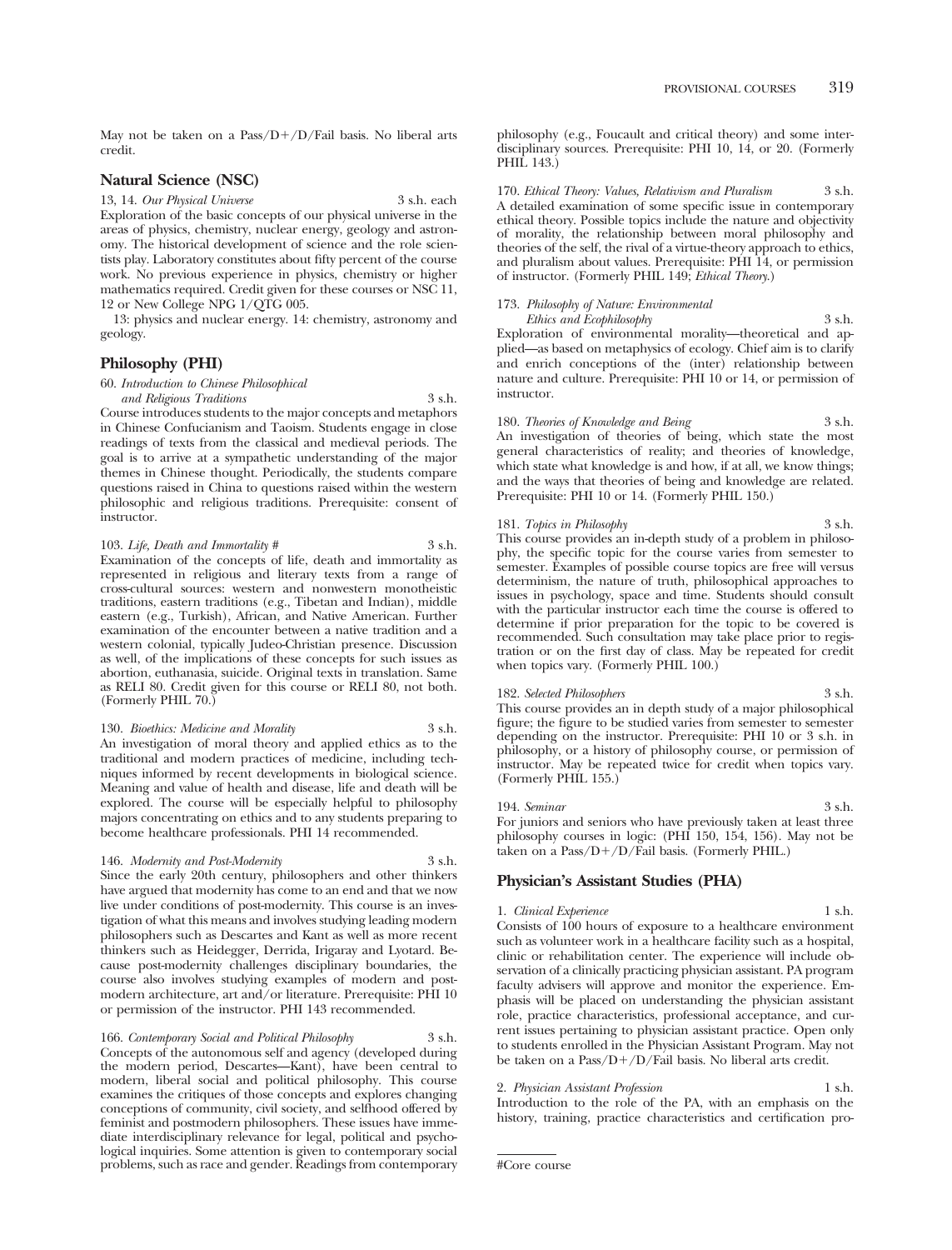cess. Physician Assistant credentialing and employment. Analysis of current issues affecting PA practice. Introduction to medical terminology and the health care system. Open only to students enrolled in the Physician Assistant Program. May not be taken on a Pass/D-/D/Fail basis. No liberal arts credit.

# 112. *Physiology* 4 s.h.

This course provides an understanding of the physiological mechanisms by which the human body functions in health and disease. Emphasis is given to the concepts that will be most frequently encountered in primary care clinical practice. Open only to students enrolled in the Physician Assistant Program. May not be taken on a Pass/D-/D/Fail basis. No liberal arts credit.

#### 113. *Pathology* 2 s.h.

This course covers concepts of disease, including degeneration and necrosis, inflammation and repair, fluid and coagulation disturbances. Disease entities of each organ system are studied with regard to causation, evaluation and morphological changes. Open only to students enrolled in the professional phase of the Physician Assistant Program. May not be taken on a Pass/D-/ D/Fail basis. No liberal arts credit.

#### 114. *Microbiology/Immunology* 3 s.h.

Anatomy, physiology and relationships of bacteria, protozoa, viruses, rikettsiae and helminths. Included are lectures on the systemic diseases caused by these organisms, control of microorganisms, antibiotics, the host-parasite relationship and the establishment of disease. The immune system is discussed in detail, including topics on resistance to disease, immunity and serology, and immune disorders. Open only to students enrolled in the professional phase of the Physician Assistant Program. May not be taken on a Pass/D-/D/Fail basis. No liberal arts credit.

# 115. *Physical Diagnosis I* 3 s.h.

This course has both lecture and laboratory components. The lecture component introduces the student to the concepts and techniques of medical interviewing, obtaining an accurate history and performing a complete and thorough physical examination. The laboratory sessions emphasize the theory and practical skills necessary to perform a complete physical examination. The sessions are taught in small group format. Open only to students enrolled in the professional phase of the Physician Assistant Program. May not be taken on a Pass/D+/D/Fail basis. No liberal arts credit.

#### 116. *Health Psychology and Behavioral Medicine* 3 s.h.

Review and analysis of the current trend toward the integration of behavioral methodologies with diagnosed medical problems. Topics include the origins, theory and treatment regarding alcohol and chemical dependency, smoking, obesity, and stressrelated disorders, as well as headache and other pain disorders. Same as PSY 89. Open only to students enrolled in the professional phase of the Physicians Assistant Studies Program.

#### 117. *Pharmacology I* 1 s.h.

Presents the principles underpinning pharmacokinetics and pharmacodynamics and introduces the influences of drugs upon the autonomic and central nervous systems. Open only to students enrolled in the professional phase of the Physician Assistant Program. May not be taken on a Pass/D+/D/Fail basis. No liberal arts credit.

# 118. *Epidemiology* 1 s.h.

Fundamentals necessary to evaluate health programs from the perspective of the population rather than the individual patient. This includes terminology, basic measurements, and theory and methods of the most commonly used epidemiologic study as they relate to causality and prevention of disease. Emphasis is on practical applications such as critical reading of medical literature. Open only to students enrolled in the professional phase of the Physician Assistant Program. May not be taken on a Pass/ D-/D/Fail basis. No liberal arts credit.

119. *Diagnostic Modalities* 2 s.h.

This course encompasses diagnostic imaging modalities, clinical laboratory medicine and basic clinical procedural skills. The student learns basic clinical laboratory determinations and values and their correlation with normal and disease states. Practical sessions are given in urinalysis, hematology and microbiology. The student is introduced to various imaging modalities and their role in clinical medicine. An emphasis on conventional radiography with discussion of ultrasound, computerized axial tomography, magnetic resonance imaging and nuclear medicine. Practical sessions in sterile technique, phlebotomy, intravenous catheterization, insertion of nasogastric catheters, urinary catheterization and injections. Open only to students enrolled in the professional phase of the Physician Assistant Program. May not be taken on a Pass/D-/D/Fail basis. No liberal arts credit.

#### 120. *Physical Diagnosis II* 3 s.h.

A continuation of Physical Diagnosis I, with both lecture and laboratory components, encompassing examination techniques regarding the peripheral vascular, musculoskeletal and neurological systems. Supervised visits to health care facilities to elicit medical histories and perform physical examinations on patients. Open only to students enrolled in the professional phase of the Physician Assistant Program. May not be taken on a Pass/D-/ D/Fail basis. No liberal arts credit.

#### 121. *Pharmacology II* 3 s.h.

A continuation of PHA 117. Provides an in-depth understanding of major drug category's mechanism of action, therapeutic uses, major side effects, warnings and precautions. Classification of drugs is covered extensively. Clinical case studies and problem solving sessions are also utilized. Practical prescription writing and legalities of prescriptions as they pertain to physician assistant practice. Open only to students enrolled in the professional phase of the Physician Assistant Program. May not be taken on a Pass/D+/D/Fail basis. No liberal arts credit.

#### 122. *Pediatrics* 2 s.h.

The physiological and psychological fundamentals of normal growth and development as they pertain to the pediatric and adolescent patient. Topics include pediatric nutritional requirements, preventive immunization schedules and common childhood illnesses and their signs, symptoms and treatments. Open only to students enrolled in the professional phase of the Physician Assistant Program. May not be taken on a Pass/D-/ D/Fail basis. No liberal arts credit.

#### 123. *Obstetrics/Gynecology* 2 s.h.

Review of the normal anatomy and physiology of the female reproductive tract. Complete obstetrical history and physical examination, management of pregnancy, labor and delivery. Clinical manifestations and treatment of common gynecological problems. Open only to students enrolled in the professional phase of the Physician Assistant Program. May not be taken on a Pass/D+/D/Fail basis. No liberal arts credit.

# 124. *Medicine I* 4 s.h.

This course encompasses three major areas of clinical medicine— cardiology, pulmonary medicine, and hematology. Students study the dynamics and physiology of the heart, including the signs and symptoms, diagnosis and treatment of various cardiac abnormalities. A portion of this section covers the principles and interpretation of electrocardiographic tracings. Students are taught the examination and diagnosis of the chest and lungs. Respiratory physiology, and common pulmonary disorders

<sup>#</sup>Core course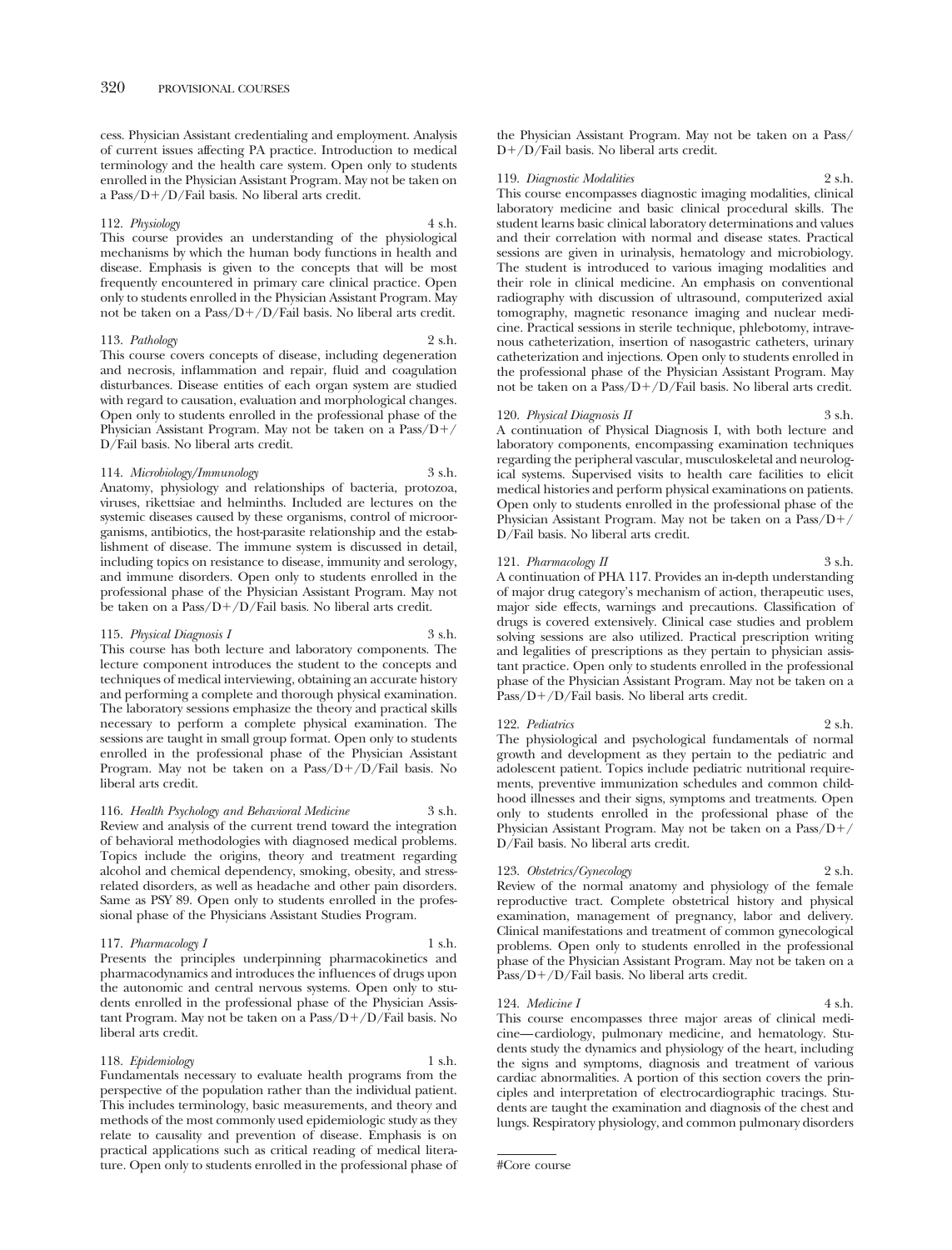are considered. In the hematology portion, students learn the principles of normal hematology and study the clinical approach to the evaluation and treatment of common hematological disorders. Open only to students enrolled in the professional phase of the Physician Assistant Program. May not be taken on a Pass/D+/D/Fail basis. No liberal arts credit.

#### 125. *Medicine II* 3 s.h.

This course is system-oriented and includes the etiology, recognition and treatment of common disease, in the following areas of clinical medicine: dermatology, rheumatology and ophthalmology. The anatomy, physiology and concepts of physical diagnosis relating to each system are reviewed. The pathophysiology of disease states, differential diagnosis of problems and interpretation of laboratory and radiographic tests appropriate to each system are discussed. Open only to students in the professional phase of the Physician Assistant Program. May not be taken on a Pass/D-/D/Fail basis. No liberal arts credit.

#### 126. *Introduction to Surgery* 1 s.h.

Provides students with a basic understanding of surgical topics such as wound healing, surgical techniques, and pre and postoperative management. Includes a surgery lab where students have hands-on sessions in suturing, surgical techniques and gowning/ gloving. Open only to students enrolled in the professional phase of the Physician Assistant Program. May not be taken on a Pass/D+/D/Fail basis. No liberal arts credit.

#### 127. *Medicine III* 4 s.h.

This course is system-oriented and includes the etiology, recognition and treatment of common diseases, in the following areas of clinical medicine: gastroenterology, nephrology, neurology, and clinical psychiatry. The anatomy, physiology and concepts of physical diagnosis relating to each system are reviewed. The pathophysiology of disease states, differential diagnosis of problems and interpretation of laboratory and radiographic tests appropriate to each system are discussed. Open only to students enrolled in the Physician Assistant Program. May not be taken on a Pass/D-/D/Fail basis. No liberal arts credit.

#### 128. *Medicine IV* 2 s.h.

The etiology, recognition, and treatment of common diseases in the areas of endocrinology, infectious diseases, and a component in correlative medicine. The Correlative Medicine component allows the students to fully assimilate and utilize their medical and basic science knowledge along with physical diagnosis skills to address the types of patient health care problems they may encounter in a clinical environment. Open only to students enrolled in the professional phase of the Physician Assistant Program. May not be taken on a Pass/D+/D/Fail basis. No liberal arts credit.

#### 129. *Surgery* 2 s.h.

Encompasses General Surgery and it subspecialities Orthoedics and Otolaryngology. General Surgery is a continuation of PHA 126 —*Introduction to Surgery*, and covers diseases of the esophagus, stomach, intestines, circulatory system, and urogenital system. The Orthopedics section considers the diagnosis and treatment of sprains, fractures, and dislocations, preparation and application of bandages, splints, and casts. Common orthopedic problems of the hand, knee, shoulder, and back are covered. Included is a practical session in casting. The Otolaryngology unit reviews the structure and functions of the ears, nose, parotid glands, oral cavity, and larynx. Emphasis is placed on the recognition, diagnosis and treatment of common ENT disorders. Normal growth patterns, abnormalities and the special senses (hearing, taste and smell) are presented as each unit is presented. Lectures will also cover the use of such basic diagnostic modalities as audiograms, tympanograms, direct and indirect nasopharyngoscopy. Open only to students in the professional phase of the Physician Assistant Program. May not be taken on a Pass/D+/D/Fail basis. No liberal arts credit.

#### 130. *Medical Ethics* 1 s.h.

Introduction to issues of medical ethics. Topics discussed include ethical decisions at the beginning and at the end of life, risk/ benefit decision making, allocation of scarce resources as well as discussion concerning where the decision making responsibility should lie. Open only to students enrolled in the professional phase of the Physician Assistant Program. May not be taken on a Pass/D+/D/Fail basis. No liberal arts credit.

#### 131. *Emergency Medicine* 1 s.h.

This course emphasizes initial life-saving procedures on the critically ill and seriously injured. Trauma, shock, burns, cardiovascular and G.I. and other emergencies are studied. Open only to students enrolled in the professional phase of the Physician Assistant Program. May not be taken on a Pass/D+/D/Fail basis. No liberal arts credit.

#### 150. *Primary Care Clerkship* 3 s.h.

Students are assigned to an outpatient department and participate in activities related to health care maintenance and restoration. They are placed at a location which provides integrated health care provided by clinicians who are responsible for most of a patients personal health needs and who work in a sustained partnership with their patients. The primary health care provider assumes ongoing responsibility for health maintenance and therapy for illness, including consultation with specialists. Open only to students enrolled in the professional phase of the Physician Assistant Program. May not be taken on a Pass/D-/ D/Fail basis. No liberal arts credit.

#### 155. *Internal Medicine Clerkship* 3 s.h.

The student is assigned to the department of medicine and works directly under the supervision of the house staff. The student should medically evaluate patients and follow their daily progress. The student must develop the ability to elicit a history and complete physical examination. They must be able to correlate their physical findings along with the patients physiological and biochemical data to develop a database for patient management. The student is given opportunities to develop skills and demonstrate competency in performing and interpreting certain medical procedures and tasks. Participation in daily rounds and orientation to the intensive care unit and medical conferences and grand rounds are required. In most settings working in the outpatient clinic setting is also available. Open only to students enrolled in the professional phase of the Physician Assistant Program. May not be taken on a Pass/D+/D/Fail basis. No liberal arts credit.

## 160. *Obstetrics/Gynecology Clerkship* 3 s.h.

This rotation takes place in a hospital setting, in which the students are a part of the health care team. Students are responsible for care of the patients on the obstetrical and gynecological floors and the clinics within the hospital. Students are involved in the management and care of patients ante- and postpartum, and also acquire delivery experience. The student also learns routine physical examinations as well as care and management of patients with a wide variety of various gynecological and obstetrical problems. Open only to students enrolled in the professional phase of the Physician Assistant Program. May not be taken on a Pass/D-/D/Fail basis. No liberal arts credit.

#### 165. *Surgery Clerkship* 3 s.h.

The student is assigned to the department of surgery, where, under supervision, they engage in a wide variety of activities in each of the different phases of surgical intervention: preoperative, operative and postoperative care. The student is given the opportunity to manage fluids and electrolytes as well as nutritional requirements of the surgical patient. The student participates in the daily rounds, attends conferences and is educated in management and treatment of infections and wound care. Open only to students enrolled in the professional phase of the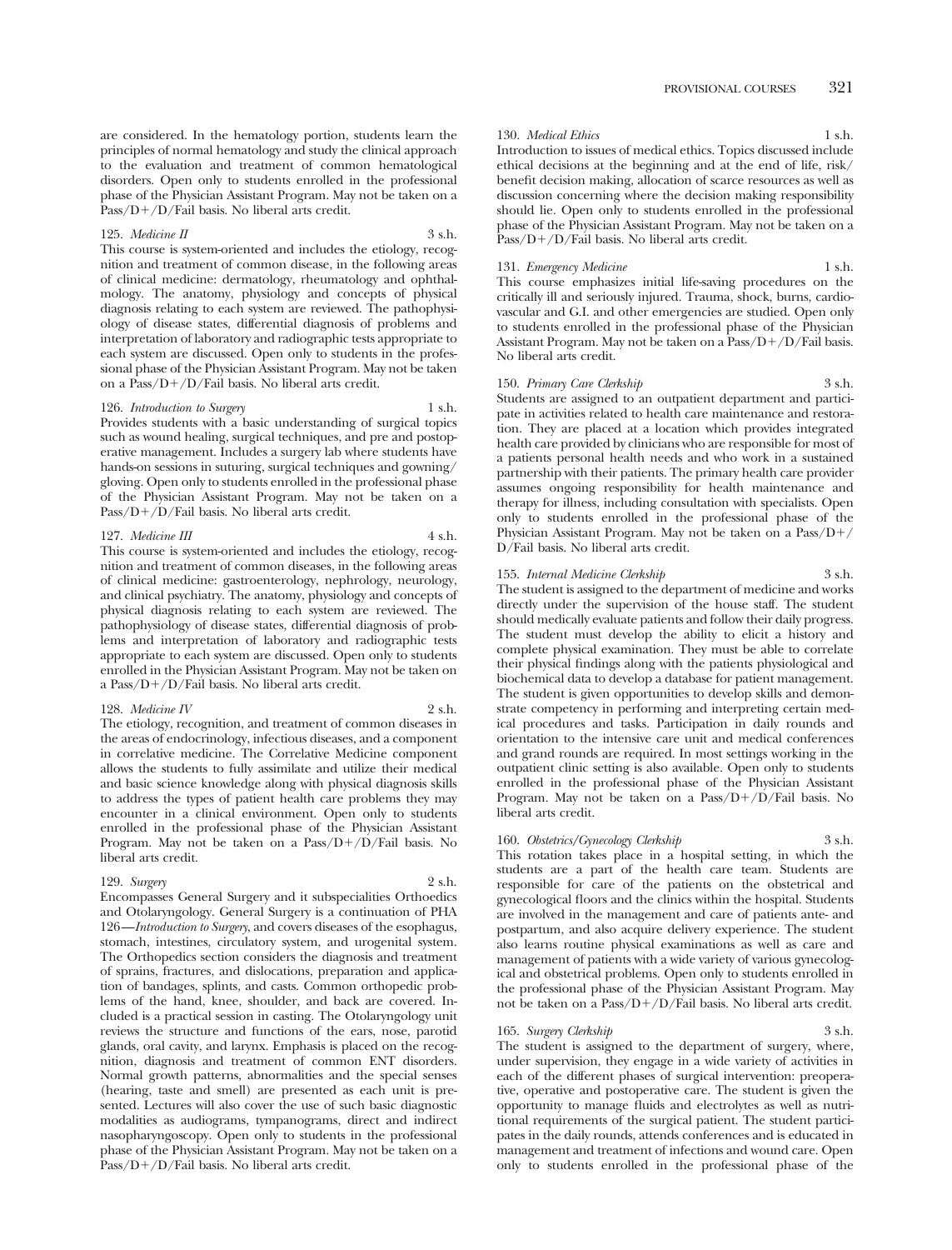Physician Assistant Program. May not be taken on a Pass/D-/ D/Fail basis. No liberal arts credit.

170. *Emergency Medicine Clerkship* 3 s.h. This rotation exposes the PA student to the various components of the hospital emergency room, including: medicine, surgical and pediatric areas. The student works along with the attending physicians and house staff and manages patients under their supervision. Students also present cases on rounds and attend daily conferences. Open only to students enrolled in the professional phase of the Physician Assistant Program. May not be taken on a Pass/D-/D/Fail basis. No liberal arts credit.

175. *Long Term Care Clerkship* 3 s.h. Practical clinical experience in working with elderly patients and those with multiple medical problems and chronic diseases. Students will be able to recognize the normal aging process and deviation from the norm. Open only to students enrolled in the professional phase of the Physician Assistant Program. May not be taken on a Pass/D-/D/Fail basis. No liberal arts credit.

#### 180. *Pediatrics Clerkship* 3 s.h.

Students rotate in an inpatient and/or outpatient pediatric department and under supervision participate in a variety of activities aimed at providing the student with a comprehensive picture of a child's growth and development, as well as his/her care and health problems at various developmental states. Only open to students enrolled in the professional phase of the Physician Assistant Program. May not be taken on a Pass/D-/ D/Fail basis. No liberal arts credit.

185. *Psychiatry Clerkship* 3 s.h.

Rotation through a mental health care facility. Involvement in evaluation and management of patients on the psychiatry service. Initial assessment, mental status examination, and final disposition are handled by students under the supervision of attending physicians. Open only to students enrolled in the professional phase of the Physician Assistant Program. May not be taken on a Pass/D+/D/Fail basis. No liberal arts credit.

### 190. *Elective Clerkship* 3 s.h.

Repeat of a mandatory clerkship, or in an approved sub-specialty. Course objectives for sub-speciality experiences will be developed in collaboration with the clinical faculty. Open only to students enrolled in the professional phase of the Physician Assistant Program. May not be taken on a Pass/D+/D/Fail basis. No liberal arts credit.

# **Physics (PHYS)**

17, 18. *Elements of Physics for Engineers* 4 s.h. each Fundamental laws and principles of mechanics, electricity and magnetism, and selected topics in light. Designed for engineering majors. Corequisite for 17: PHYS 11B. Prerequisite or corequisite for 17: MATH 19. Prerequisite or corequisite for 18: MATH 20.

# **Political Science (PSC)**

2. *Comparative Politics #* 3 s.h. This course introduces students to the major concepts and issues in comparative politics, using a variety of case studies from different regions of the world. Topics examined include: political institutions, political culture, and political participation. Issues relating to regime types, political economy, and political development will also be examined.

118. *Political Economy of Turkey* 3 s.h. This is an interdisciplinary course focusing on the nation of Turkey, and exploring the conflicts in Turkish society between modern and traditional, secular and religious, and rich and poor. Particular attention is paid to the young and dynamic nature of the country, and classes cover a broad range of topics examining Turkey's history and its modern political structure. Among the topics to be studied are, the attempts over the past two hundred years to modernize Turkey, the social and political conflicts these attempts have generated, the domestic and international political difficulties the country is faced with, and the nature of its recent economic problems. Required readings are drawn from a variety of sources and disciplines in the social sciences. Same as ECO 118.

# **Psychology (PSY)**

180. *Work Motiviation: Theory and Applications* 3 s.h. Examination of modern developments in motivational psychology as they pertain to individual behavior in organizational settings and their practical applications. Four approaches are examined. The first approach focuses upon need-motive-value strategies such as need fulfillment theories, intrinsic motivation and equity/justice theories. The second approach attends to expectancy-value formulations of behavior with attention directed toward VIE theory. A third approach involves an examination of the self-regulation-cognitive approach embodied in goal setting theory. The final theoretical perspective involves an analysis of the behavioral (operant) and social learning views of work motivation. The course focuses on the practical implications of motivational theory, with an emphasis upon job satisfaction, work design and reward systems.

181. *Leadership and Group Processes* 3 s.h. Presents a broad review and analysis of leadership in organizations and groups. Examines organizational work groups within the perspective of the organization as a system. Topics include functions, history, theories, and styles of leadership. Gender issues, cross-cultural perspectives, leader-member relations, group development, communication, conflict, decision making and self-managed teams are also examined. Prerequisites: PSY 34; SOC 81 or PSY 141.

183. *Capstone Research Integration Course* 3 s.h. Provides a capstone experience in which students integrate the knowledge and understanding of organizational behavior and leadership that they acquire in other courses in the concentration. Students work together in small groups on a single project throughout the term. Each group selects a research topic in consultation with the instructor. The project requires that data be collected from an industrial, public, voluntary, or non-profit organization. Using valid diagnostic procedures, students examine the psychological, structural, envionmental, political, and cultural factors that affect organization systems.

## **Religious Studies (RELI)**

50. *Islam #* 3 s.h. A study of the rise of Islam within the context of the cultural social and religious conditions of pre-Islamic Arabia, Muhammad's religious message and the Koran, development of theology, law, and consolidation of Sunnism. Attention given to the concept of nonseparation of state and religion in Muslim thought, to the experience of women, and to themes in comparative art, architecture, and ritual. (Formerly PHIL 68.)

#### 80. *Life, Death and Immortality #* 3 s.h.

Examination of the concepts of life, death and immortality as represented in religious and literary texts from a range of cross-cultural sources: western and nonwestern monotheistic traditions, eastern traditions (e.g., Tibetan and Indian), middle eastern (e.g., Turkish), African, and Native American. Further examination of the encounter between a native tradition and a western colonial, typically Judeo-Christian presence. Discussion as well, of the implications of these concepts for such issues as abortion, euthanasia, suicide. Original texts in translation. Same as PHI 103. Credit given for this course or PHI 103, not both. (Formerly PHIL 70.)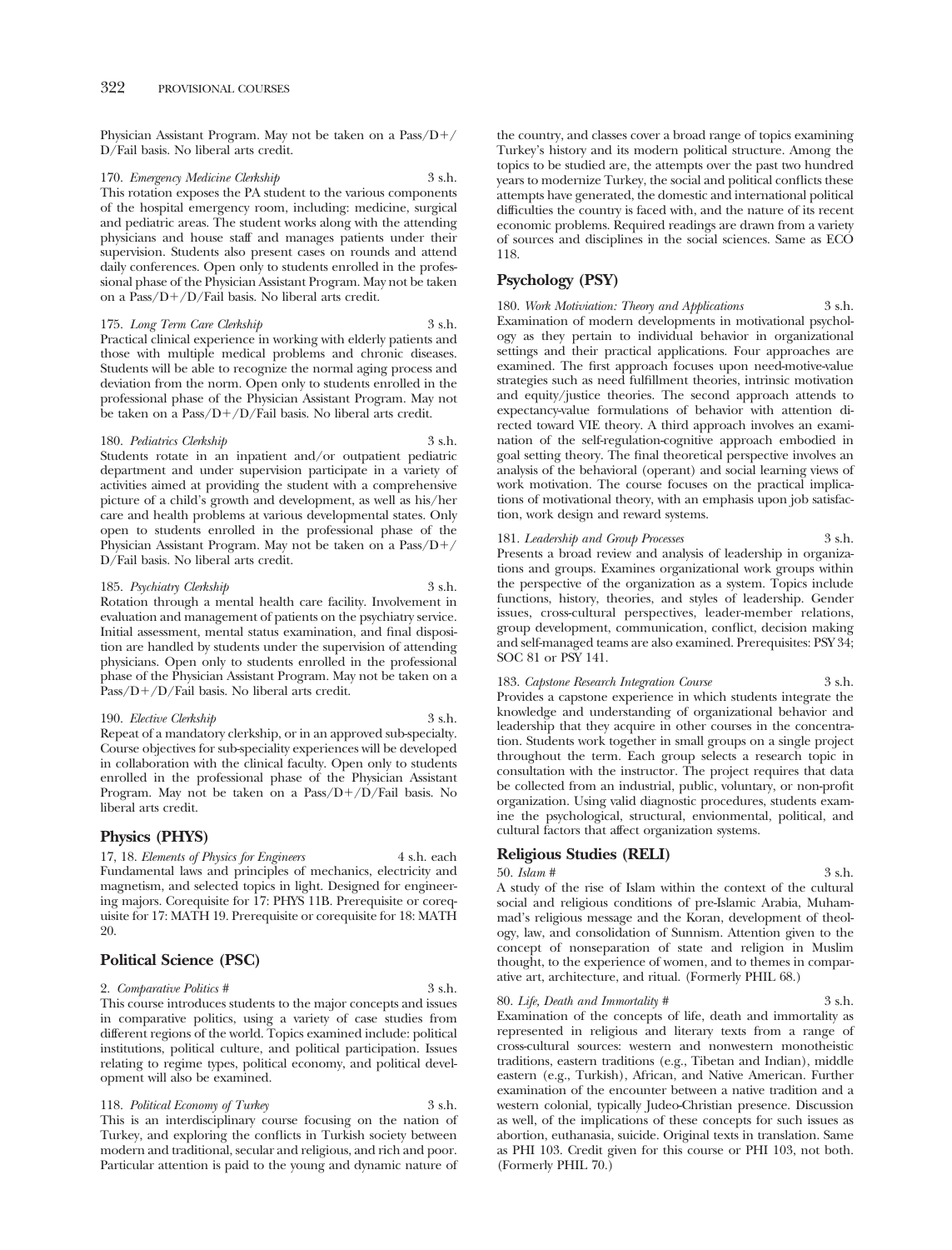85. *Comparative Religious Ethics #* 3 s.h. An exploration of the ways in which three religious traditions attempt to guide their adherents' conduct by appealing to rules of action. Course begins by clarifying the notions of "ethics" and "religion." We then turn to three traditions—for example, the Navaho, the Gospel of Matthew, and to Theravada Buddhism, asking how each tradition conceives of the relation between religious and moral rules (we also ask whether that distinction is even helpful). While the student is asked to master a body of historical materials, the emphasis is philosophical throughout; we mainly want to understand how each tradition understands such basic notions as action, obligation, the moral authority of persons, deity or deities, and institutions, and the status of other religious and moral frameworks. (Formerly PHIL 71.)

# 120. *Religious Traditions of Ancient India* 3 s.h.

This course explores some of the central traditions, scriptures and ideas generated by the religions of Ancient India (2500 BCE to 1000 CE): Buddhism, Jainism and Hinduism, with particular emphasis on Vaisnavism, and Saivism. Themes to be considered include the history of these traditions, their contribution to the philosophical tradition of India as a whole, and comparisons with Western religious and philosophical traditions. Prerequisite: RELI 15 or permission of instructor.

140. *Special Topics in Religion* 3 s.h. Studies in such special topics as psychology of religion, religion in America, new religious movements, and religion, media and American culture. May be repeated for credit when topics vary.

# 155. *Sikhism* 3 s.h.

An introduction to the forms and ideas of Sikh culture and religion. The course explores the Sikh textual and interpretive traditions, the development and construction of the major beliefs, practices and festivals of Sikhism, and the possibility of a cross-cultural dialogue between Sikh teachings and central concepts of Western philosophy and religion. Prerequisite: RELI 15 or permission of instructor.

# **Sociology (SOC)**

9. *Youth, Crisis, and American Culture* 3 s.h. This course explores the period in human development we call "youth." The "Beat Generation," "Love Generation," "Me Generation," "Generation X": the concept of youth differs depending on social, economic, and political contexts. Accordingly, this course offers an understanding of youth that is grounded in historical development, social structure and a changing youth culture (e.g., music, dress, work and leisure). The course examines the prevailing attitudes and conditions confronting youth today, with an eye towards future developments.

#### 37. *Parenting, Poverty and Social Policy* 3 s.h.

Can social policies be effective against poverty? What are the consequences of aiding, or not aiding, poor families? This course addresses these questions by focusing on the process and consequences of social policy, with an emphasis on the United States. In particular, the course explores the politics of poverty and the development, implementation and effects of social welfare policies aimed at impoverished families. There is a consistent focus on how class, gender, race, and the normative functions of the nuclear family intersect with the process of constructing social policy for the poor.

107. *Organizational Structure and Process* 3 s.h. Most people spend the majority of their active lives in the context of some organizational setting. Organizations are such a dominant component of contemporary life that we take their presence for granted. At the same time, most people have only a vague understanding of organizational relations. This course focuses on

the nature of organizations and the social, economic, technological, and political factors that shape them. Topics include the relationships among organizational size, technology and structure; power within and between organizations; the politics of decision-making and leadership; the impact of environmental factors; and organizational goals and effectiveness.

#### 142. *Global Cities: Politics and Social Change in Comparative Perspective* 3 s.h.

This course compares the impact of global economic change on the world's most powerful cities in the last fifteen years. The first half of the course focuses on how economic change has affected the social and political lives of the residents of New York and London. The second half looks at the way other cities (e.g., Paris, Berlin, Tokyo, Hong Kong, Singapore, and Los Angeles) handle the challenges of globalization and assesses what lessons their fate holds for New York and London. Course is designed to introduce students to the problems and opportunities created by the growth of a world economy and its consequences for the people, politics, and social structures of large cities.

180A. *Computing and Statistical Analysis in Sociology* 1 s.h. This course introduces the student to the basics of using a computing program such as the Statistical Package for the Social Sciences (SPSS). It covers such topics as data file construction and management, variable construction and transformations, statistical procedures (including descriptive, correlation, t-test, regression, and ANOVA). Basic elements of reporting results in tabular and graphic forms are discussed. This course is designed for those students who have completed a statistics course that did not include a computer component. Prerequisite: one course in elementary statistics. Credit given for this course or SOC 180, but not both.

# **Spanish (SPAN)**

2R. *Review of Elementary Spanish* 3 s.h. Intended for students who have had two years of Spanish in high school, but who need review of the basics of SPAN 1 and 2 before enrolling in SPAN 3. No credit for either SPAN 1 or SPAN 2, if credit received for 2R.

111B. *Spanish for Spanish Speakers* 3 s.h. Intended for students who have an oral knowledge of the language (e.g., speak Spanish at home), or scored above SPAN 4 on the placement test, but have never had formal instruction in the language. The course offers rigorous immersion in the structure of Spanish; slips in usage (fossilized grammatical errors, use of so-called *Spanglish,* word separation, and orthographic mistakes) are addressed with appropriate methodology. Equally important is the cultural goal, i.e., to broaden students' knowledge of the twenty-one countries (including the United States) making up the Spanish-speaking world.

113A. *Culture and Civilization of Spain* 3 s.h. The peoples of the Iberian Peninsula: its geography, history, socio-political and religious heritage, as well as its literature, music, and visual arts. Credit given for this course or SPAN 113, not both.

113B. *Culture and Civilization of Latin America* 3 s.h. The peoples of Latin America: its geography, history, sociopolitical and religious heritage, as well as its literature, music, and visual arts. Credit given for this course or SPAN 113, not both.

129. *Contemporary Spanish Literature* 3 s.h. An overview of Spanish literature from the end of the dictatorship to the present. Covering a variety of genres (novel, poetry,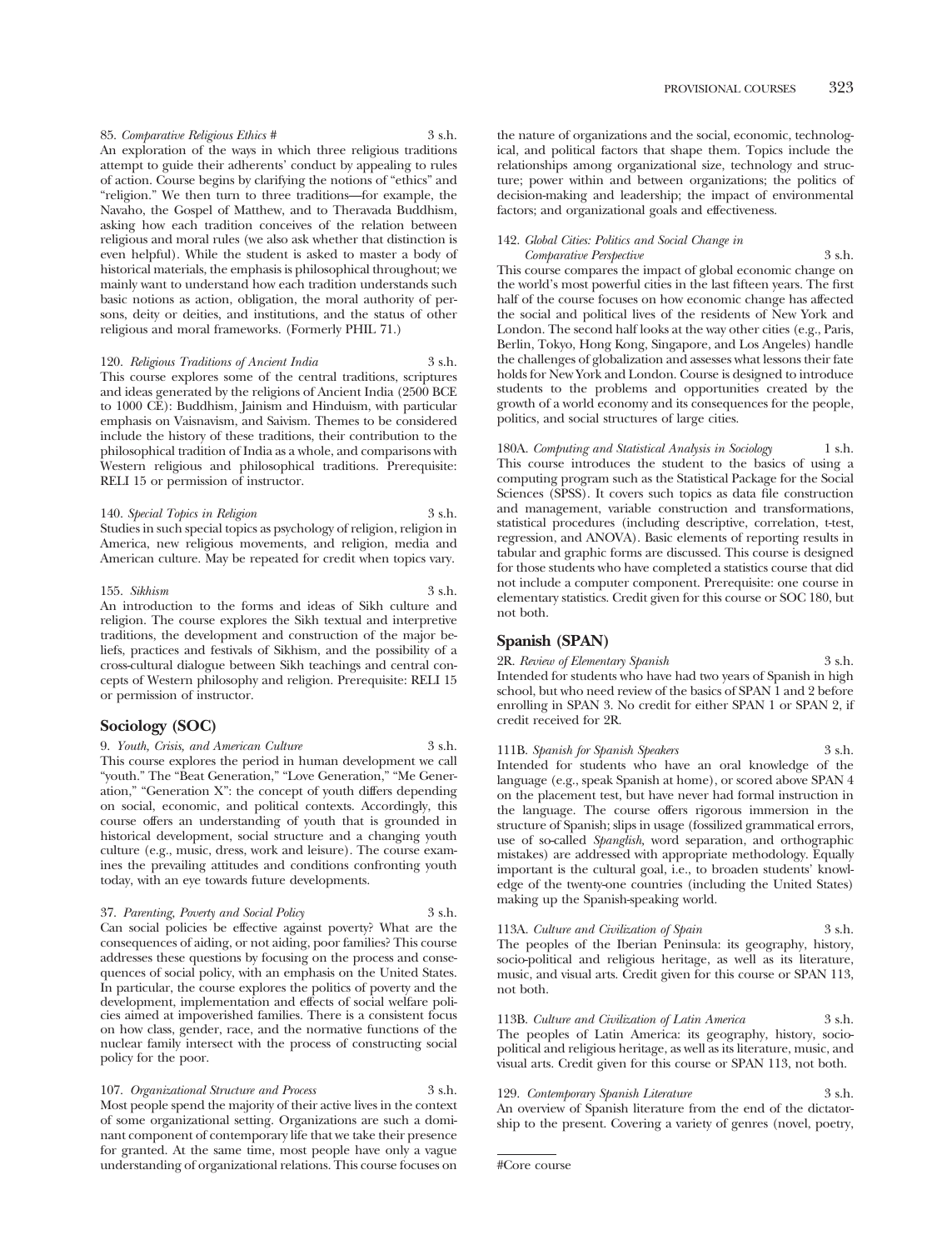short story), the course pays attention to the socio-political background, as well as to the literary and cultural context. It also addresses questions of gender and nationalism as they relate to literary production. The works studied represent the major trends in the Spanish cultural and literary scene from the emergence of democracy to the present. Prerequisites: SPAN 5, 111, 112 or permission of instructor.

190. *Senior Seminar in Hispanic Literatures and Cultures* 3 s.h. This capstone seminar course rounds out the student's preparation in Hispanic literatures and cultures through an in-depth exploration of a changing series of topics fundamental to both Peninsular and Latin American literatures and cultures. It exposes the student to key concepts of literary theory and provides training in the completion of a complex research project. Students produce a substantial research paper by the end of the course, which may function as a chapter of the senior departmental honors thesis. If the student is qualified to pursue departmental honors. Prerequisite: senior standing.

# **Spanish Literature in Translation (SPLT)**

52. *Interpreting the Hispanic Legacy #* 3 s.h. Spain's legacy to Hispanic America and their respective values and idea, as expressed in their literary and traditional myths. Matters of origin, the assessments of the modern dilemma, and projections of Hispanic politics and art are discussed. Readings are interpretative as well as historical. Prerequisite: one of the following courses: HIST 11, 12; CLL 39, 40; SPLT 51; or permission of Chairperson of the Department of Romance Languages and Literatures in consultation with the instructor.

# 58. *The Empire Writes Back: Autobiography and*

*Resistance in Colonial Spanish America #* 3 s.h. The course provides a new interpretation of Spanish American Colonial experience, examining resistance and subversion in the imperial context through the prism of autobiography. Themes include intellectual, ideological and spiritual subversion; resistance to slavery; gender transgression; and re-negotiation of power within the patriarchal family and nation. Students examine the role of memoirs, travel accounts, private and public letters, and other autobiographical resources as part of a history of self-exploration and awareness.

# 59. *Farewell to Columbus: Rethinking the Latin American Heritage* 3 s.h.

This course reexamines Latin American cultures from pre-Columbian times to independence, 'decolonizing' our understanding of Latin America and using under-explores sources such as private letters, sermons, travel accounts, business treaties and indigenous literature, as well as carved stones, maps, textiles, and art. It also reexamines classic texts (including the diaries and letters of Columbus, Cortes' writings to the king of Spain, and accounts of Pizarro's role in the conquest of the Inka Empire)

from a new perspective, questioning received colonial myths. May not be taken on a Pass/D-/D/Fail basis.

# **Speech-Language-Hearing Sciences (SPCH)**

10. *Sociocultural Influences on Spoken and Written* 

*Communication* 3 s.h. Sociocultural factors affect written and spoken communication. In this course we investigate individuals' communication abilities in relation to sociocultural variables. Variables that are discussed include regional differences, and ethnic and socioeconomic factors. In addition through the medium of novels and films, we examine language variation that arises as a result of various communication disorders.

# **Technology and Public Policy (TPP)**

60. *Introduction to Geographic Information Systems* 3 s.h. This course introduces students to Geographic Information Systems (GIS) foundations, concepts, and application techniques. GIS are used to encode, store, analyze, and report spatial data and provide a repository, which can be constructed, maintained, edited and analyzed. By linking different information technologies such as mapping and database management systems, spatial information can be used to facilitate management and decisions in a wide array of fields. These include marketing, industrial and commercial location, resource inventory and management, environmental impact assessment, urban planning, transportation, tracking crime data. Same as GEOG 60.

130. *Media Technologies and Public Policy* 3 s.h. Provides an interdisciplinary examination of new technologies, their impact on the media, global communication systems, and the international information society. Considers and analyzes who are the new media players, the legal and personal implication of media ownership patterns, fragmentation of society, and the controversial shaping nature of telecommunication and information technologies on the dimensions of our culture, social structure, economy, and politics. Prerequisite: MASS 11 or approval of instructor. Same as MASS 130.

# **Women's Studies (WST)**

150, A-Z. *Topics in Women's Studies* 3 s.h. This course will offer an in depth study of major issues in Women's and Gender Studies. Topics will reflect current developments in the field and will address issues such as women's roles in work, family, sexuality, and reproduction; language, representation and performance; feminist politics and policies; transnational and cross-cultursal perspectives of gender; and the impact of science and technology on women's lives. Subjects will change from semester to semester and the course may be repeated for credit when topics vary. Prerequisites: WST 1 or permission of instructor.